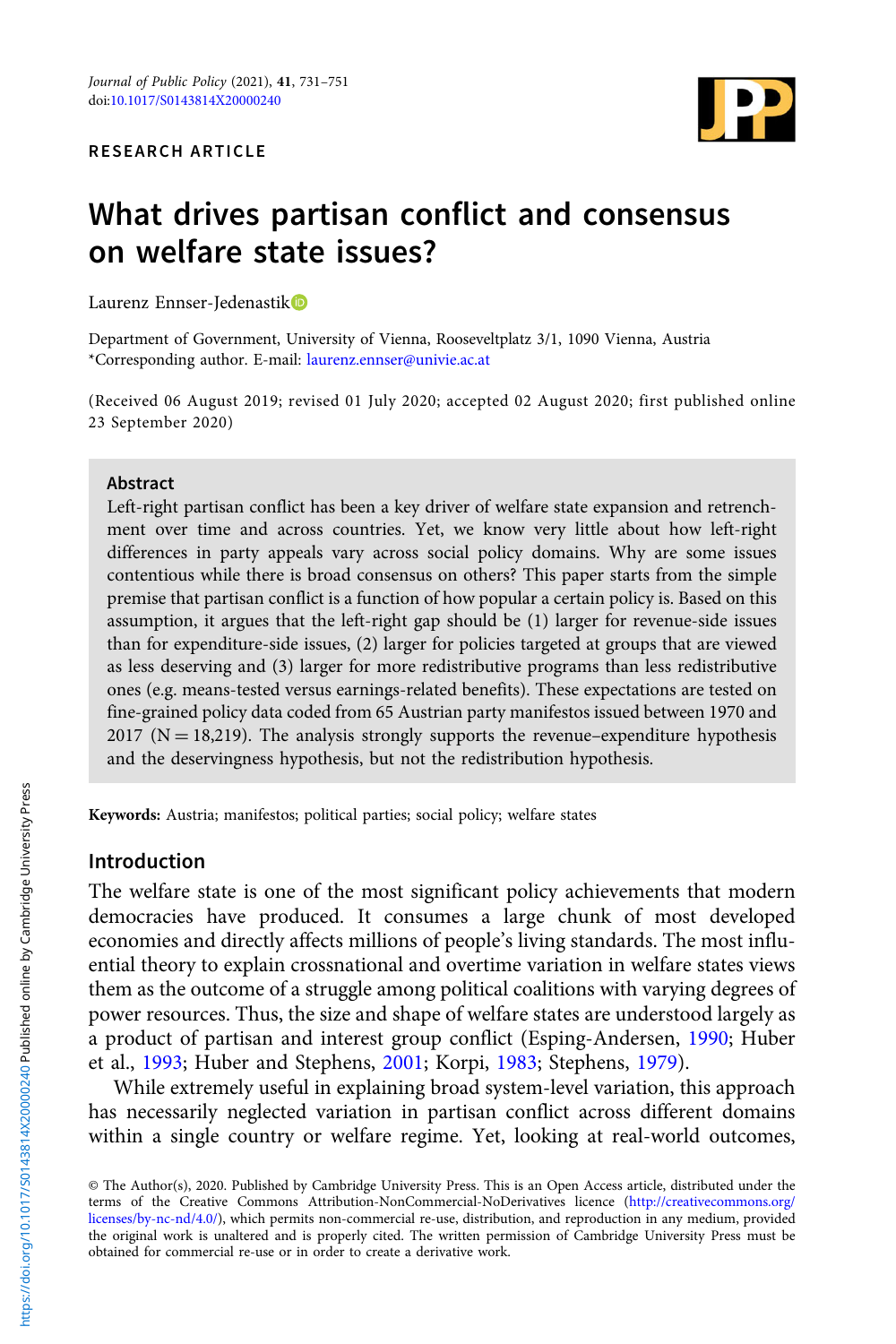it becomes clear that individual social programs within a country or regime type often take radically divergent trajectories – even under the same political constellation. The Thatcher governments, for instance, slashed unemployment and housing benefits, but reforms to the National Health Service were much more modest in scope (Pierson, [1996](#page-19-0)). The Swiss People's Party has successfully pushed other right-wing parties to retrench unemployment insurance but found it impossible to agree to pension cuts (Afonso and Papadopoulos, [2015\)](#page-17-0). By contrast, the center-right cabinets governing Austria between 2000 and 2007 passed significant pension cuts but substantially expanded childcare benefits (Rathgeb, [forthcoming](#page-19-0)). What is more, much of the growing literature on welfare chauvinism is focussed on the fact that political actors promote generous policies for some groups (natives) and retrenchment for others (nonnatives) (Careja et al., [2016;](#page-18-0) Ennser-Jedenastik, [2018;](#page-18-0) Otjes, [2019;](#page-19-0) Schumacher and van Kersbergen, [2016\)](#page-20-0). Even in their replication of Esping-Andersen's [\(1990\)](#page-18-0) regime classification, Scruggs and Allan [\(2006](#page-20-0): 69) conclude that "scores among social-insurance programmes are so weakly intercorrelated, we might just as well talk about the individual welfare programmes, not regimes".

One possible conclusion from this heterogeneous picture would be to argue that the partisan hypothesis only goes so far in explaining welfare state outcomes – all variation within countries during the same time period is therefore beyond its explanatory reach. However, this paper makes a different case. It conjectures that there are systematic – and hitherto underresearched – differences in the partisan conflict that can explain divergent trajectories in social policy (Bandau and Ahrens, [2020](#page-17-0): 40).

Theoretically, this paper thus contributes to a more recent literature in comparative social policy that seeks to explain why we should expect partisan differences to vary across policy areas. Studies in this field have, for instance, theorised that partisan conflict should be more important for employment protection than for active and passive labour market policy (Rueda, 2005; [2007](#page-20-0)), more prevalent for employment-related than for life course-related policies (Jensen, [2012](#page-19-0)) and more intense on institutional than on policy reforms (Klitgaard et al., [2015](#page-19-0)).

Like these studies, this paper views parties as both policy-oriented and officeoriented (Müller and Strøm, [1999](#page-19-0); Strøm, [1990\)](#page-20-0). In the pursuit of their preferred policy outcomes, they are thus constrained by voter preferences. This constraint will be especially severe for the most popular welfare state programs. Based on these arguments, it is hypothesised that partisan conflict should be more intense (1) for revenue-side issues than for expenditure-side issues (e.g. social insurance contributions versus social insurance benefits), (2) for programs targeting groups viewed as less deserving and (3) for more redistributive programs (e.g. means-tested benefits).

These hypotheses are tested on extremely fine-grained policy data produced by the Austrian National Election Study (Autnes) from 65 election manifestos issued by seven parties across 15 parliamentary elections in Austria between 1970 and 2017. This data source yields 18,219 manifesto statements coded into 111 different social policy issues that can be categorised according to the three hypotheses: as referring to 1) revenue-side or expenditure-side issues, 2) groups viewed as high-deserving or low-deserving and 3) earnings-related, universal or means-tested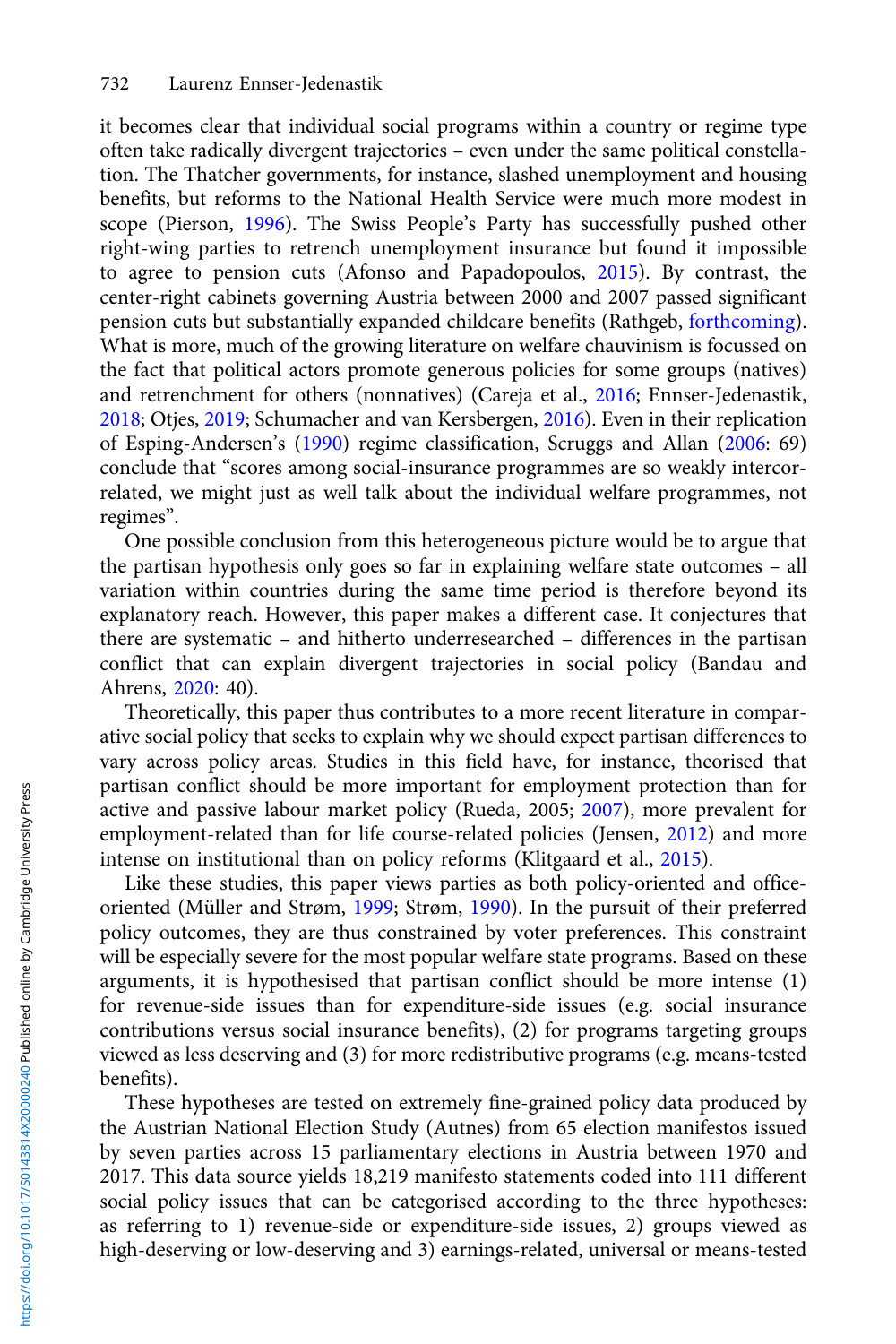benefits. Examining the effects of these issue characteristics on partisan conflict would be impossible with more conventional data on party positions. This paper thus provides a uniquely granular account of party appeals on welfare state issues.

The analysis uses binary logistic models with random effects at the manifesto level to predict the occurrence of proretrenchment statements as a function of party ideology (left versus right) and its interaction with the three-issue characteristics outlined above. The results show that the revenue–expenditure distinction and deservingness perceptions strongly structure the intensity of partisan conflict over social policy issues, whereas the degree of redistribution has no discernible impact. These findings deepen our understanding of party competition over the welfare state and thus contribute to understanding the heterogeneous effects of partisanship on social policies.

## Theoretical framework

## Arguing the unpopular: making the case for retrenchment

A core tenet of the welfare state literature in the "age of austerity" is the observation that, overall, the welfare state is very popular with voters, especially those programs that benefit large parts of the population (Pierson, [1996](#page-19-0)). Through its massive expansion during the early postwar decades, the welfare state has generated powerful constituencies that command significant electoral weight and have the capacity to organise politically (e.g. pensioners, families, health, and care workers). As a result, advocating for the retrenchment of social programs can be an electorally risky proposition – even though it is not at all certain that government parties will be punished for cutting social programs (Armingeon and Giger, [2008](#page-17-0); Giger and Nelson, [2011;](#page-18-0) Schumacher et al., [2013](#page-20-0)).

Still, parties and politicians that are ideologically committed to retrenching benefits have strong incentives to "minimise the political costs involved" (Pierson, [1996](#page-19-0): 145). One strategy is to build large proreform coalitions in order to share the electoral costs (Hering, [2008\)](#page-18-0). Another approach is to package retrenchment in ways that are less visible to voters, for instance, tweaking indexation rules rather than cutting nominal benefit levels (Jensen et al., [2018](#page-19-0)). Also, cuts in one area may be compensated by more generous policies in another domain (Bonoli, [2000:](#page-17-0) 154). Yet, while potentially beneficial in terms of policymaking, these strategies are less useful in the competitive environment of election campaigns that discourage crossparty cooperation, reward policy visibility and generally do not lend themselves to explaining complex policy trade-offs.

Therefore, electoral competition may force parties to adopt their (stated) policy preferences by moving closer to the median voter. As the "New Politics" approach argues (Pierson, 1996; [2001\)](#page-19-0), the expansion of the welfare state has shifted the political equilibrium to the left, effectively turning its most popular policies into valence issues on which there is only one electorally viable position (Budge and Farlie, [1983](#page-18-0)b; Stokes, [1963\)](#page-20-0). After all, the median voter in most modern democracies is almost certainly a (future) beneficiary of multiple welfare state programs. If public opinion on a social policy issue converges to near-unanimous support, the policy space within which parties can plausibly compete on this issue shrinks. Yet, because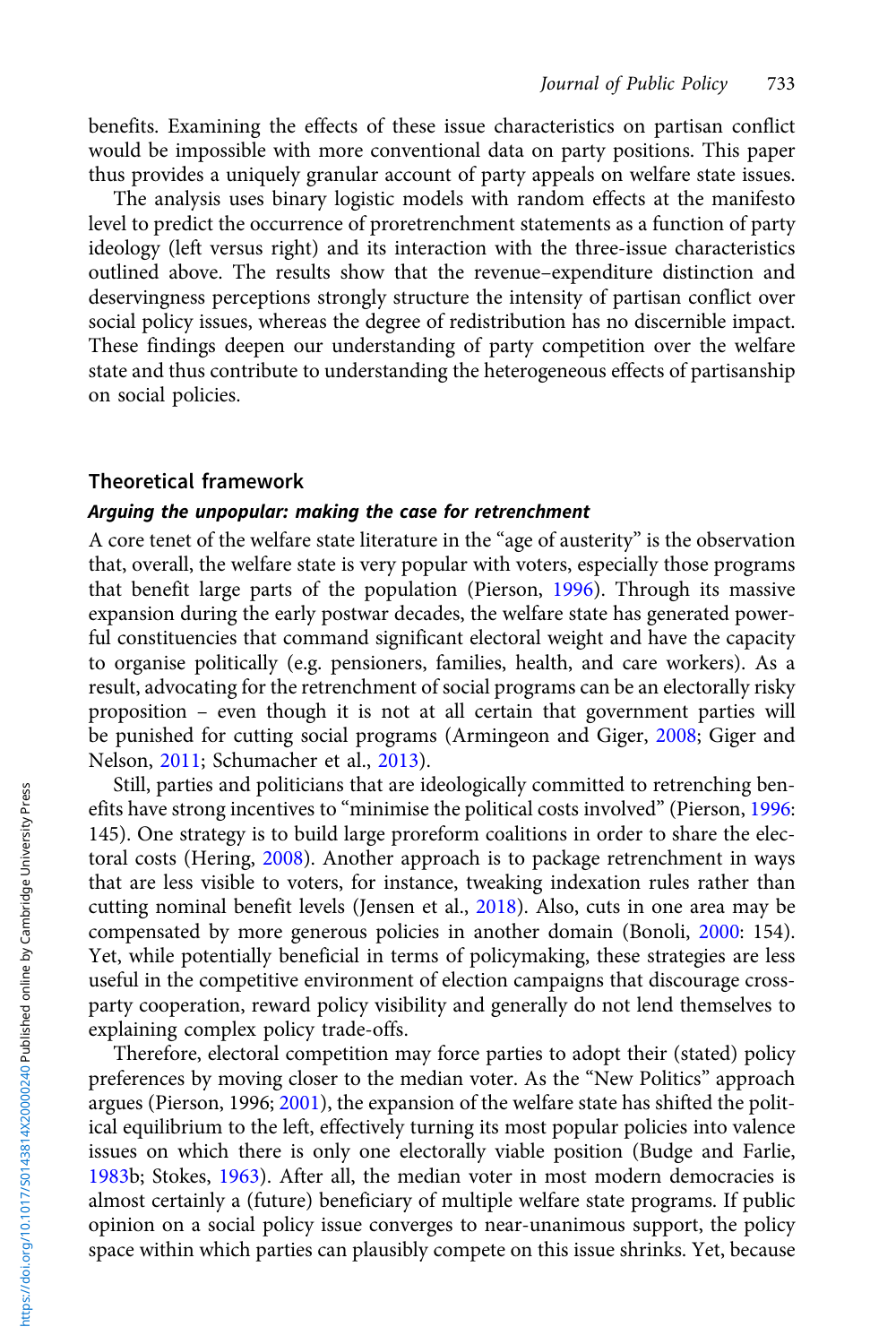public opinion converges toward the left, this compression of the competitive policy space happens in an asymmetric fashion. The more popular a policy, the greater the pressure for parties on the right to move leftward. By contrast, there is no similarly strong incentive for leftist parties to shift their position to the right.

The empirical implication of this argument is that the pressure on right-wing parties to take more leftist positions will be greater for policies with broader support. As a result, partisan differences should be a function of how popular a specific welfare state program is. This argument follows the logic of the saliency theory of party competition (Budge, [2015;](#page-18-0) Budge and Farlie, [1983b](#page-18-0); Budge et al., [2001;](#page-18-0) Dolezal et al., [2014\)](#page-18-0). Saliency theory views party competition as an exercise in selective emphasis rather than as a matter of parties taking contrasting positions across the most important issues. Voters are assumed to have one preferred course of action on most issues. Parties whose position on an issue is in line with that preference will strongly emphasise that issue, whereas parties with positions that a majority of the electorate rejects will avoid it.

The most straightforward implication of this argument would be that left-wing parties (whose position on welfare state issues is closer to the median voter) should talk more about social policy than right-wing parties. However, given the overall importance of the welfare state as a policy issue, it may be electorally unfeasible to pursue a strategy of complete issue avoidance.<sup>1</sup> Hence, parties of the right have an incentive to emphasise those welfare state issues on which a more restrictive position is electorally less problematic. Partisan conflict – that is, the difference between left-wing and right-wing parties – should thus become more visible in those policy areas. Based on this reasoning, the following sections argue that partisan conflict should be (1) more intense on "revenue issues" (e.g. social insurance contributions) than on "expenditure issues" (e.g. social insurance benefits), (2) more intense for programs whose recipients are perceived as less deserving (e.g. immigrants) and (3) more intense for benefits that produce higher levels of redistribution (e.g. means-tested programs).

#### Revenue and expenditure

Generous welfare states require high taxes and contributions. While the obligation that government expenditures are ultimately paid for by government revenues imposes a budget constraint on social policymakers, neither such constraint applies to individual attitudes nor to campaign rhetoric. Indeed, large sections, often majorities, of the electorate endorse generically worded expenditure cuts, while at the same time favouring specific spending increases (Taylor-Gooby, [2001:](#page-20-0) 143). Therefore, the logic of political communication in election campaigns dictates that parties emphasise the popular parts of their social policy agenda while downplaying its less popular ones.

As argued above, this is exactly the prediction that the saliency theory of party competition makes (Budge, [2015;](#page-18-0) Budge and Farlie, [1983](#page-18-0)b; Budge et al., [2001;](#page-18-0) Robertson, [1976\)](#page-19-0). It assumes that there is one course of action favoured by most

<sup>&</sup>lt;sup>1</sup>The analysis below will demonstrate that the overall salience of welfare state issues is very similar for left-wing and right-wing parties.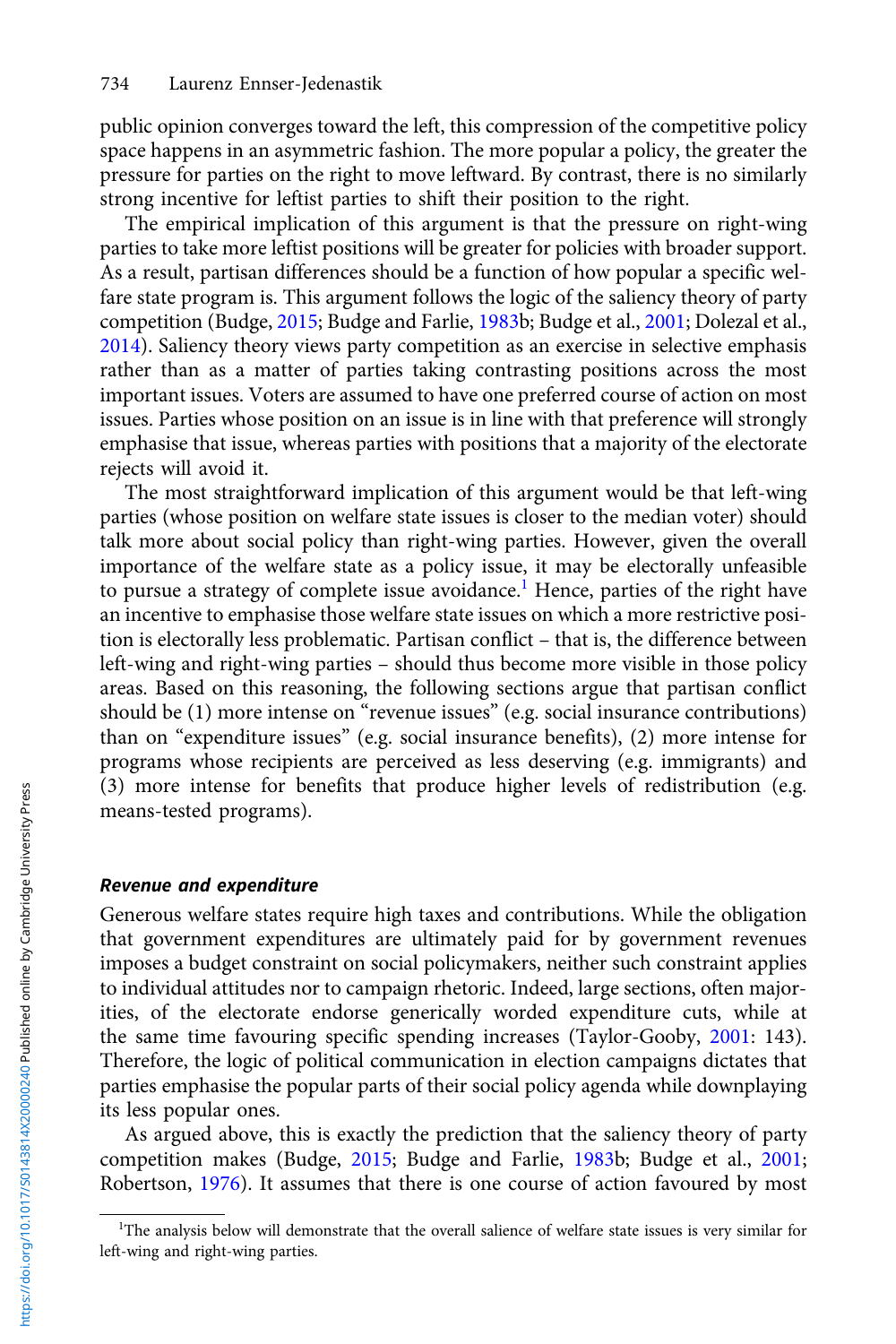voters on any given issue. For instance, most voters prefer generous social benefits over less generous ones, yet they also favour paying less rather than more in taxes and contributions (Budge and Farlie, [1983](#page-18-0)a: 24–25). The revenue side of the welfare state (taxes, contributions or various forms of cost-sharing) is thus much less popular than the expenditure side (mostly cash transfers and in-kind benefits). It would hence be rational for parties on the right to couch their retrenchment agenda in terms of lessening the financial burden the welfare state imposes on taxpayers while showing less restraint on the expenditure side.<sup>2</sup> As a consequence, we should assume that left-right differences will be greater on revenue-related issues than on expenditure-related issues.

H1 Partisan conflict is more intense for issues related to revenue than for issues related to expenditure.

## Deservingness perceptions

Another way to sell retrenchment to the broader public is to talk mostly about programs for groups that are not viewed as highly deserving. Deservingness considerations are very easily triggered and even override egalitarian values as predictors of welfare support (Petersen et al., [2011](#page-19-0)). People's preferences about social policy programs are thus not only determined by their material self-interest and their welfare attitudes but also more strongly affected by the perceived deservingness of the benefit claimants (Cavaillé and Trump, [2015](#page-18-0); Petersen et al., [2011](#page-19-0)). Crucially for the purpose at hand, deservingness perceptions vary systematically across social programs and their beneficiaries. For instance, Jensen and Petersen [\(2017\)](#page-19-0) show that health care politics are much less influenced by ideological and cultural differences than the politics of unemployment. High levels of perceived deservingness thus severely dampen political conflict.

Across countries, the literature typically finds a hierarchy of social groups, running from the highly deserving (the elderly, the sick, the disabled and families) to the less deserving (the unemployed and the poor) and to the least deserving recipients (immigrants) (van Oorschot, [2006](#page-20-0)).

This social hierarchy of deservingness creates a viable electoral strategy for parties that seek to cut social spending while avoiding popular backlash against their policy proposals. Assuming that retrenchment is more palatable to voters when it is targeted at programs for groups that are perceived as less deserving, parties on the right will focus their proretrenchment rhetoric on these policies, while avoiding talk about cuts to benefits for groups perceived as more deserving. As a result, left-right partisan conflict will be more pronounced when the social group affected by a program ranks lower in deservingness perceptions. One increasingly common example is the use of welfare chauvinism – the notion that natives should be entitled to the full range of benefits offered by the welfare state, while nonnatives should receive

<sup>2</sup> Note, however, that the empirical analysis does not include generic issues of taxation. It only covers funds that are earmarked to pay for social benefits (e.g. social insurance contributions or tax financing of health care).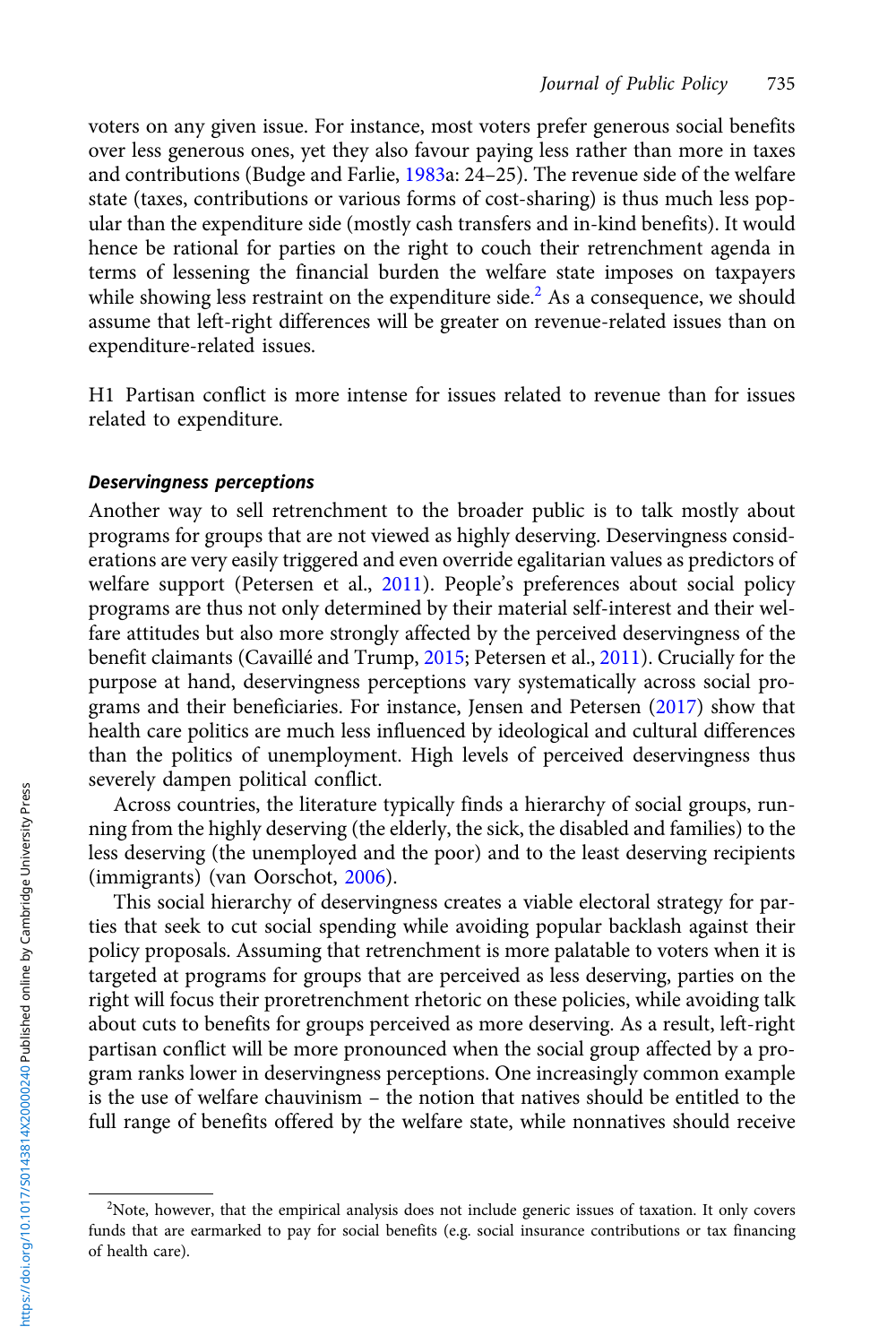only limited support, if any (Careja et al., [2016;](#page-18-0) Ennser-Jedenastik, [2018](#page-18-0); Hjorth, [2016;](#page-18-0) Reeskens and van Oorschot, [2012](#page-19-0)).

H2 Partisan conflict is more intense for social policies that benefit groups with lower perceived deservingness.

## Degrees of redistribution

All social programs adhere to one of three principles of redistributive justice (Deutsch, [1975](#page-18-0)): equity, equality or need. The notion of equity (also termed merit or proportionality) demands that an individual's benefits are proportional to his or her contributions. This principle is enshrined in social insurance systems with earnings-related benefits. Equality implies that benefits are the same for everybody, a logic that is realised by providing universal benefits. Finally, the need principle holds that benefits should go primarily to those with the least material resources, thus requiring social programs to be means-tested (Clasen and van Oorschot, [2002:](#page-18-0) 94).

These three types of benefit design produce different levels of redistribution. Since modern welfare states generate the bulk of their revenue from taxes and contributions on employment income, individuals with higher incomes will typically carry a larger financial burden. Thus, the welfare state is financed disproportionately by people on middle and higher incomes (OECD, [2018\)](#page-19-0). As a result, earningsrelated schemes produce lower levels of redistribution than universal benefits which, in turn, generate less redistribution than means-tested programs.

At the individual level, left-right ideology is strongly correlated with preferences for redistributive principles. Right-wing voters have a greater tendency to favour earnings-related over universal benefits and universal benefits over means-tested programs (Reeskens and van Oorschot, [2013\)](#page-19-0). This finding matches the (historical) preference of right-wing parties for status-preserving social insurance systems with earnings-related benefits. After all, social insurance schemes are a cornerstone of the conservative-corporatist welfare states that are typically found in countries with strong Christian democratic parties (Esping-Andersen, [1990](#page-18-0); Kalyvas and van Kersbergen, [2010;](#page-19-0) van Kersbergen, [2003\)](#page-20-0).

One could, of course, argue against this logic that means-testing social benefits is a way to reduce program costs, and may therefore be attractive to the political right. Hence, the prominence of means-tested programs in liberal welfare regimes such as the United States (US). Indeed, Korpi and Palme ([1998](#page-19-0)) have shown that more targeting of benefits is correlated with less redistribution in the aggregate. However, since means-tested programs tend to activate "other-oriented" considerations and thus deservingness perceptions (Muñoz and Pardos-Prado, [2019](#page-19-0)), they are often politically more precarious than universal and earnings-related benefits (Laenen, [2018;](#page-19-0) Larsen, [2008](#page-19-0)). This is especially true in the US, where voters' views of means-tested social programs are strongly driven by racial attitudes (Gilens, 1996; [2009\)](#page-18-0).

H3 Left-right partisan conflict follows the degree of redistribution a social policy generates. It is most intense for means-tested benefits, less intense for universal benefits and least intense for earnings-related benefits.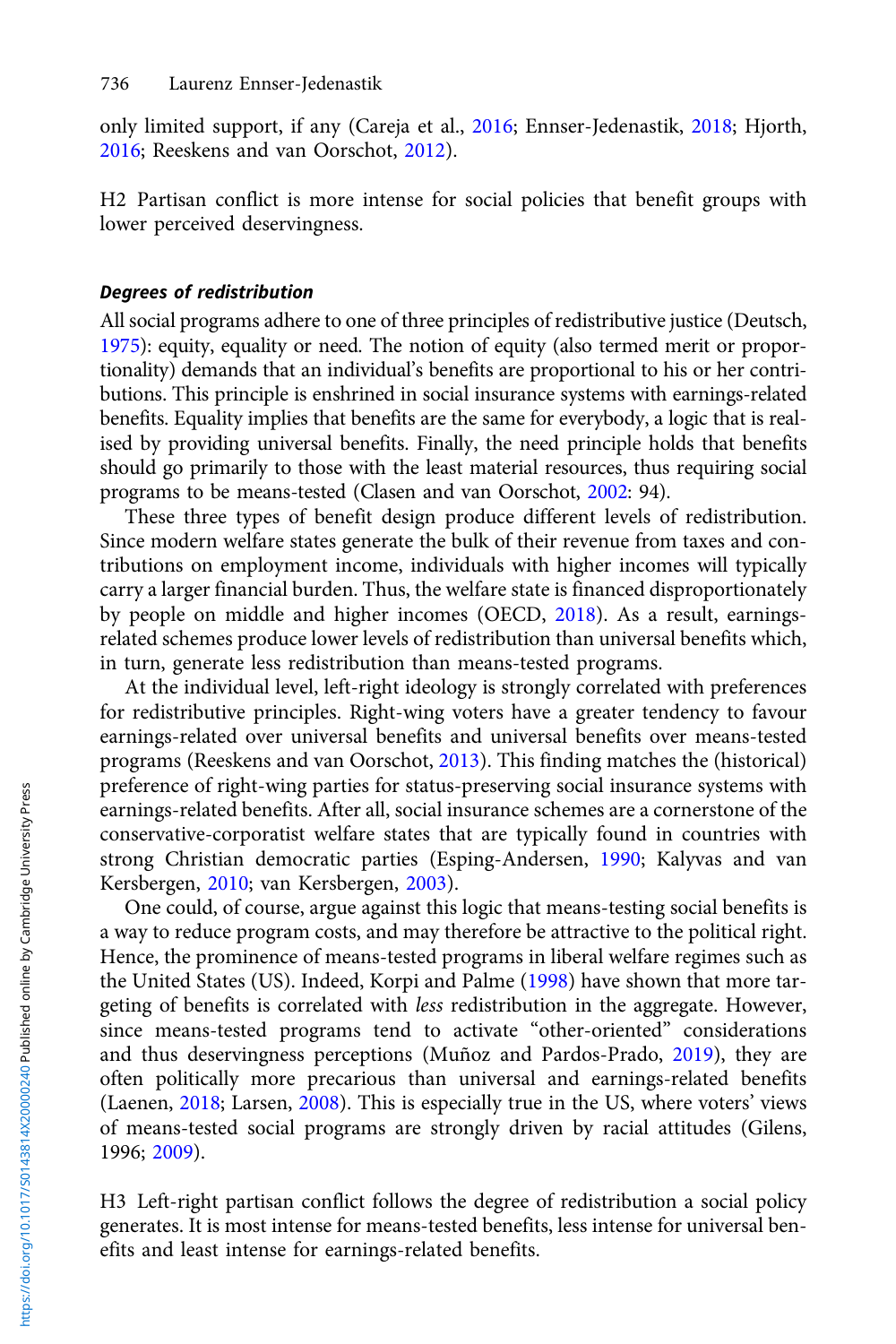## Case selection: the Austrian welfare state

The test case for these hypotheses is Austria, a typical Bismarckian welfare state (Obinger and Tálos, [2010](#page-19-0)), with a generous, yet (until recently) strongly segmented, social insurance system, family policies that tend to promote the male-breadwinner model and a fairly robust system of social assistance. Also, hardly any other country conforms as closely to the ideal-type of a coordinated market economy as Austria (Siaroff, [1999\)](#page-20-0). Strong corporatist institutions (social partnership) were established during the postWWII era, when the Christian democratic Austrian People's Party (ÖVP) and the Social Democratic Party (SPÖ) shared power in national government (Katzenstein, [1987;](#page-19-0) Kittel, [2000](#page-19-0)). While mandatory membership for employees and employers has helped the Chambers of Labour and Business retain much of their political influence, the decline of trade union density and the erosion of support for the two erstwhile major parties, SPÖ and ÖVP, have put Austrian social partnership under strain (Helms et al., [2019](#page-18-0)). The tradition of tripartite decisionmaking has therefore weakened, especially during the years when the ÖVP chose to govern with the populist radical right Austrian Freedom Party (FPÖ), from 2000 to 2007, and from 2017 to 2019 (Pernicka and Hefler, [2015](#page-19-0)).

While these periods of right-wing governance have produced some cost-saving reforms (as they have, in fact, some grand coalition governments before them), they have not lowered overall social spending markedly, in part because they typically expanded family benefits (Obinger and Tálos, [2010](#page-19-0): 119–120).

In addition to ÖVP, SPÖ and FPÖ, the Austrian party system during the observation period featured one of the strongest Green parties in Europe, and two smaller liberal parties, the Liberal Forum (LF, in parliament from 1993 to 1999) and Neos (from 2013). The analysis also includes the BZÖ (Alliance Future Austria), a breakaway from the FPÖ that emerged in 2005 and was represented in parliament until 2013. The Austrian party system thus features all major party families in Europe.

There are several reasons why Austria is an interesting case for this study. For one, we should expect the overall level of left-right conflict over social policy to be limited. Strong corporatist institutions and the dominance of grand coalitions during the postwar era have certainly dampened partisan conflict over socio-economic issues. Also, the political right in Austria has never promoted a fierce agenda of retrenchment. In fact, the ÖVP fits quite nicely into the pattern of Christian democratic parties working in tandem with the left to expand the welfare state (van Kersbergen, [2003](#page-20-0)). While the FPÖ has, at times, pursued economically liberal policies, it has, during the past decades, mostly been focused on the issues of reforming the political system and multiculturalism. As a result, findings from the low-conflict Austrian case should have a reasonable chance of holding up in other contexts.

Even though overall conflict over the welfare state may be relatively muted, FPÖ (since 2005) and ÖVP (since 2017) have become strong advocates of welfare chauvinistic positions (Ennser-Jedenastik, 2016; [2020](#page-18-0); Rathgeb, [forthcoming\)](#page-19-0). Thus, multiculturalism has not only become a powerful new dividing line in Austrian politics (Aichholzer et al., [2014](#page-17-0)) but it has also spilled over into the socio-economic realm. Therefore, Austria is a prime test case for the deservingness hypothesis (which prominently features welfare chauvinistic positions).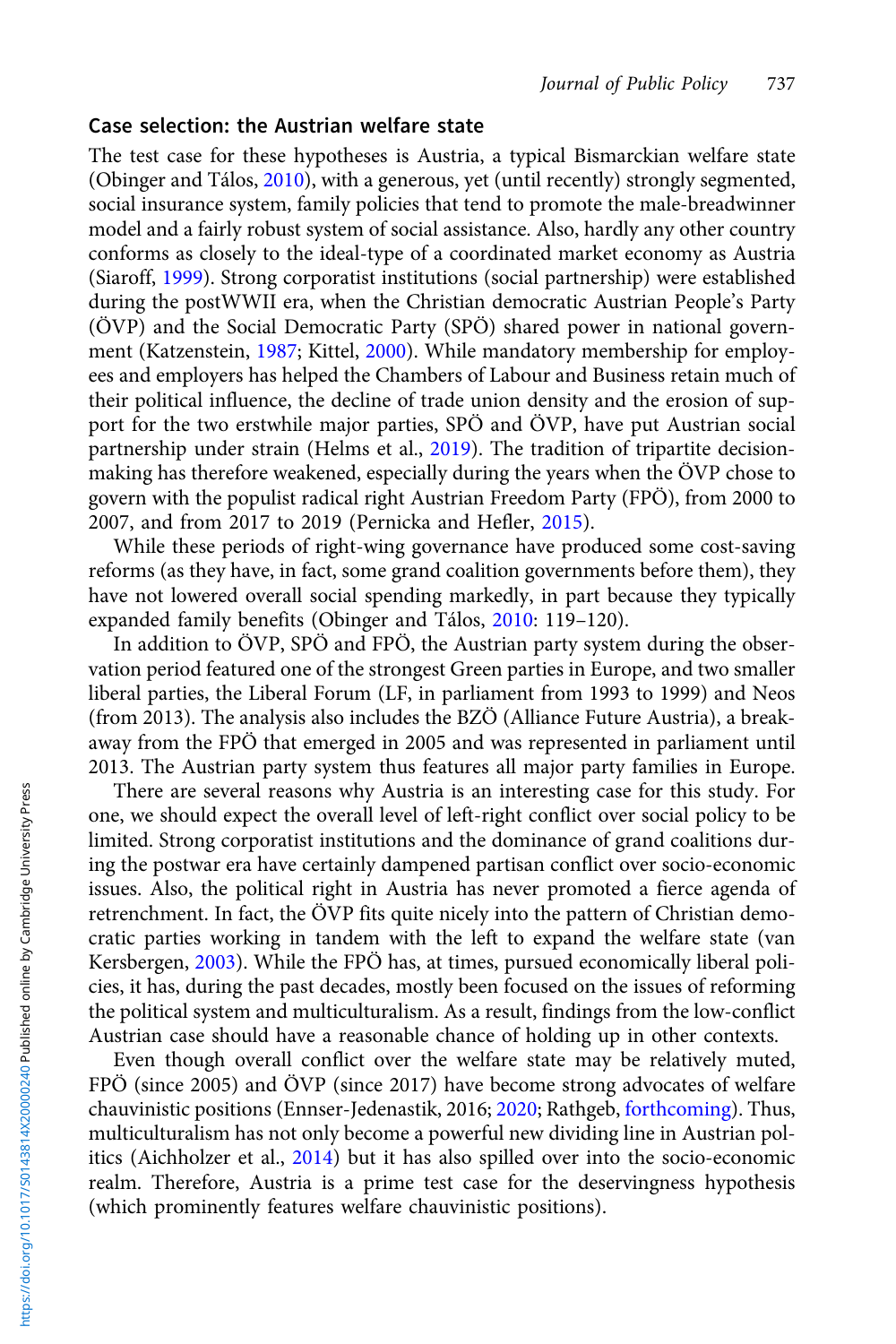#### <span id="page-7-0"></span>738 Laurenz Ennser-Jedenastik

| Assumption                                                                                      | Source                       | Item                                                                                         | Value                                                                                                        |  |
|-------------------------------------------------------------------------------------------------|------------------------------|----------------------------------------------------------------------------------------------|--------------------------------------------------------------------------------------------------------------|--|
| Revenue side of the welfare<br>state less popular than<br>expenditure side (H1)                 | (Kritzinger<br>et al., 2020) | Government should<br>take measures to<br>reduce income<br>differences                        | Agree (strongly): 69%                                                                                        |  |
|                                                                                                 |                              | Low taxes and few<br>benefits (0) versus<br>high taxes and many<br>benefits (10)             | Values 6 to 10: 31%                                                                                          |  |
| Hierarchy of deservingness<br>(H2)                                                              | (EVS, 2020)                  | Concern for living<br>standard of certain<br>groups                                          | (Very) much concerned:<br>- Elderly: 85%<br>- Sick & disabled: 83%<br>- Unemployed: 48%<br>- Immigrants: 35% |  |
| Right-wing voters have<br>greater tendency to<br>prefer earnings-related<br>over universal over | (ESS, 2008)                  | Should high earners<br>get higher/same/<br>lower pensions as<br>low earners?                 | Higher: left (L): 46%,<br>right $(R)$ : 64%<br>Same: L: 38%, R: 24%<br>Lower: L: 8%, R: 3%                   |  |
| means-tested benefits<br>(H3)                                                                   |                              | Should high earners<br>get higher/same/<br>lower unemployment<br>benefits as low<br>earners? | Higher: L: 35%, R: 57%<br>Same: L: 50%, R: 32%<br>Lower: L: 8%, R: 2%                                        |  |

|  |  |  | <b>Table 1.</b> Public opinion on the welfare state in Austria |  |  |  |  |  |  |
|--|--|--|----------------------------------------------------------------|--|--|--|--|--|--|
|--|--|--|----------------------------------------------------------------|--|--|--|--|--|--|

## The welfare state in Austrian public opinion

The theoretical argument outlined above rests on several assumptions about public opinion on the welfare state. The most basic premise is that the welfare state and its core programs are popular. This is certainly the case in Austria, where the proportion of respondents who (strongly) agree that the government should take measures to close the gap between high and low incomes has ranged between 62 and 82% in all waves of the European Social Survey since 2002. In addition, when asked about specific programs, large majorities want to see spending levels on health (94%), pensions (94%) and unemployment benefits (72%) preserved or increased (Kritzinger et al., [2016\)](#page-19-0).

The three hypotheses stated above also build on more specific assumptions for which evidence is assembled in Table 1. First, H1 assumes that the revenue side of the welfare state is more popular than the expenditure side. Direct data on this question is difficult to come by, yet it is clear that voters' enthusiasm for redistribution shrinks when the necessary trade-off (high taxes) is introduced. For instance, in the 2013 preelection survey (conducted by the Autnes), more than two-thirds (69%) agree (strongly) with government taking measures to reduce income differences (5-point scale). However, when asked to place themselves on a scale from 0 (low taxes, few benefits) to 10 (high taxes, many benefits), only 31% picked a value above the midpoint of the scale, and almost as many (27%) picked a value below the midpoint.

H2 builds on the premise that there is a hierarchy of deservingness between groups. Data from the European Values Study (EVS, [2020\)](#page-18-0) support this assumption: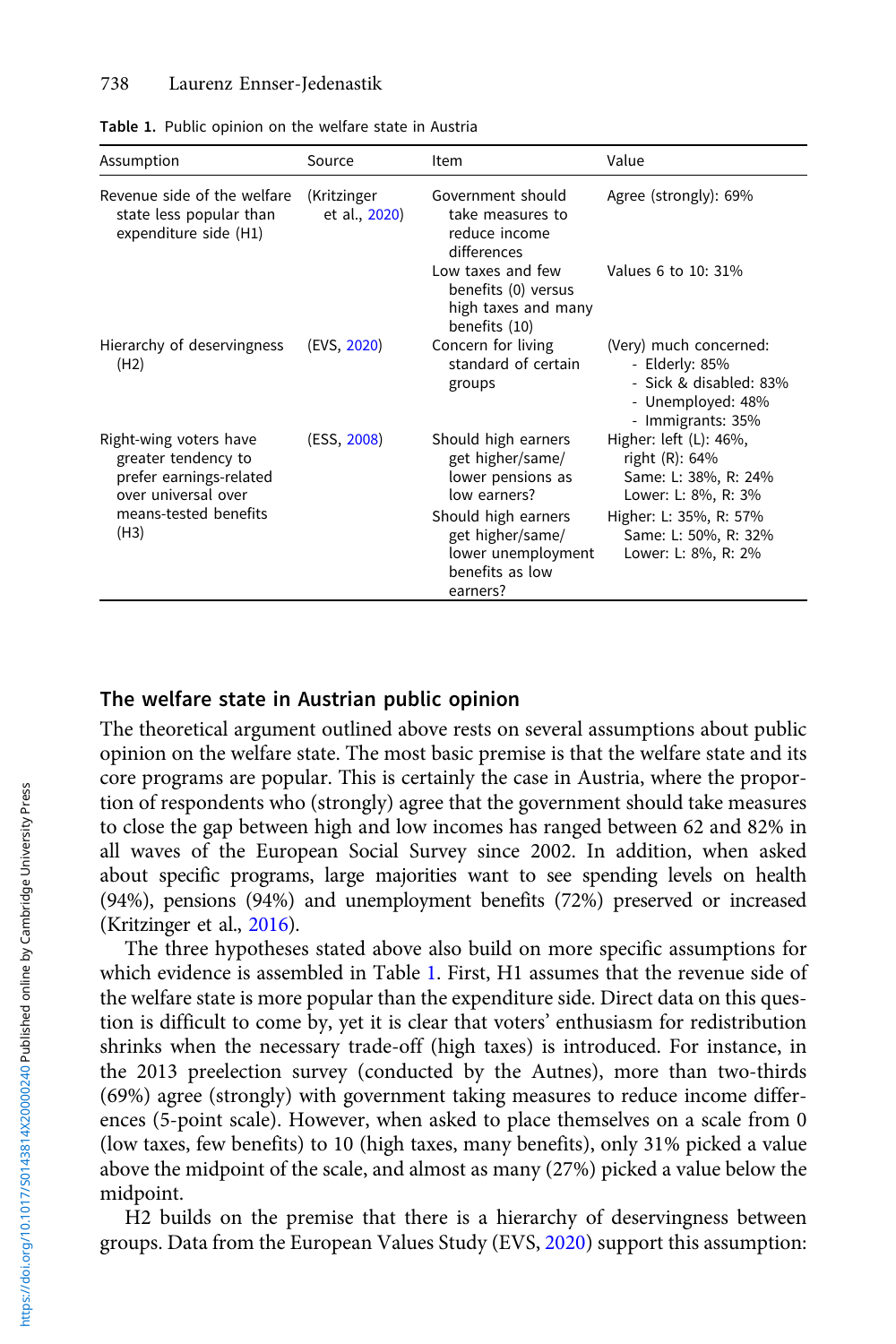| Party                              | Party (short) | Party family                | Coverage        |
|------------------------------------|---------------|-----------------------------|-----------------|
| Social Democratic Party of Austria | SPÖ           | Social Democrats (SD)       | 1970-2017       |
| Austrian People's Party            | ÖVP           | Christian-democratic (CD)   | 1970-2017       |
| Freedom Party of Austria           | <b>FPÖ</b>    | Populist radical right (RR) | 1970-2017       |
| Greens - The Green Alternative     | Greens        | Green (GR)                  | 1986-2017       |
| Liberal Forum                      | LF            | Liberal (LB)                | 1994-2002, 2008 |
| Alliance Future Austria            | BZÖ           | Populist radical right (RR) | 2006-2013       |
| Neos - The New Austria             | <b>Neos</b>   | Liberal (LB)                | 2013-2017       |

Table 2. Parties included in the analysis

Note: Elections to the Austrian Nationalrat took place in 1970, 1971, 1975, 1979, 1983, 1986, 1990, 1994, 1995, 1999, 2002, 2006, 2008, 2013 and 2017.

Austrians' concern for the living standards of the elderly (85%) and the sick and disabled (83%) is far higher than for the unemployed (48%) or immigrants (35%).

Finally, H3 assumes that the tendency to prefer earnings-related over universal and universal over means-tested benefits is more pronounced among right-wing voters. Data from the fourth round of the European Social Survey (ESS, [2008](#page-18-0)) show that Austrians who place themselves on the left (0 to 3 on an 11-point left-right scale) support universal and means-tested benefit designs to a much greater extent than those on the right (7 to 10). Earnings-related benefits, by contrast, are much more popular among right-leaning respondents.

Taken together, the figures reported in Table [1](#page-7-0) suggest that the assumptions about public opinion that underlie the three hypotheses apply reasonably well in the Austrian case.

#### Data and method

The data to test the hypotheses come from a fine-grained analysis of 65 election manifestos issued by seven parties in Austria between 1970 and 2017 (Table 2).

The manifesto coding approach developed for the Autnes is unique in both issue coverage and coding procedure. It transforms each natural sentence in a manifesto into standardised statements that typically take the form "(Party) for (issue)" or "(Party) against (issue)". Take this bullet point from the FPÖ's 2017 manifesto as an example: "Annual inflation adjustment for family allowance, child tax credit and child care benefit". According to the Autnes unitisation rules, this demand will produce the following statements:

- FPÖ for annual inflation adjustment of family allowance
- FPÖ for annual inflation adjustment of child tax credit
- FPÖ for annual inflation adjustment of child care benefit

These standardised statements are then recorded with three variables: the subject actor (in this case the manifesto party), the issue category (taken from a catalogue of over 700 issues) and the predicate – a numerical value that captures whether the relationship between the subject actor and the issue is one of rejection  $(-1)$ ,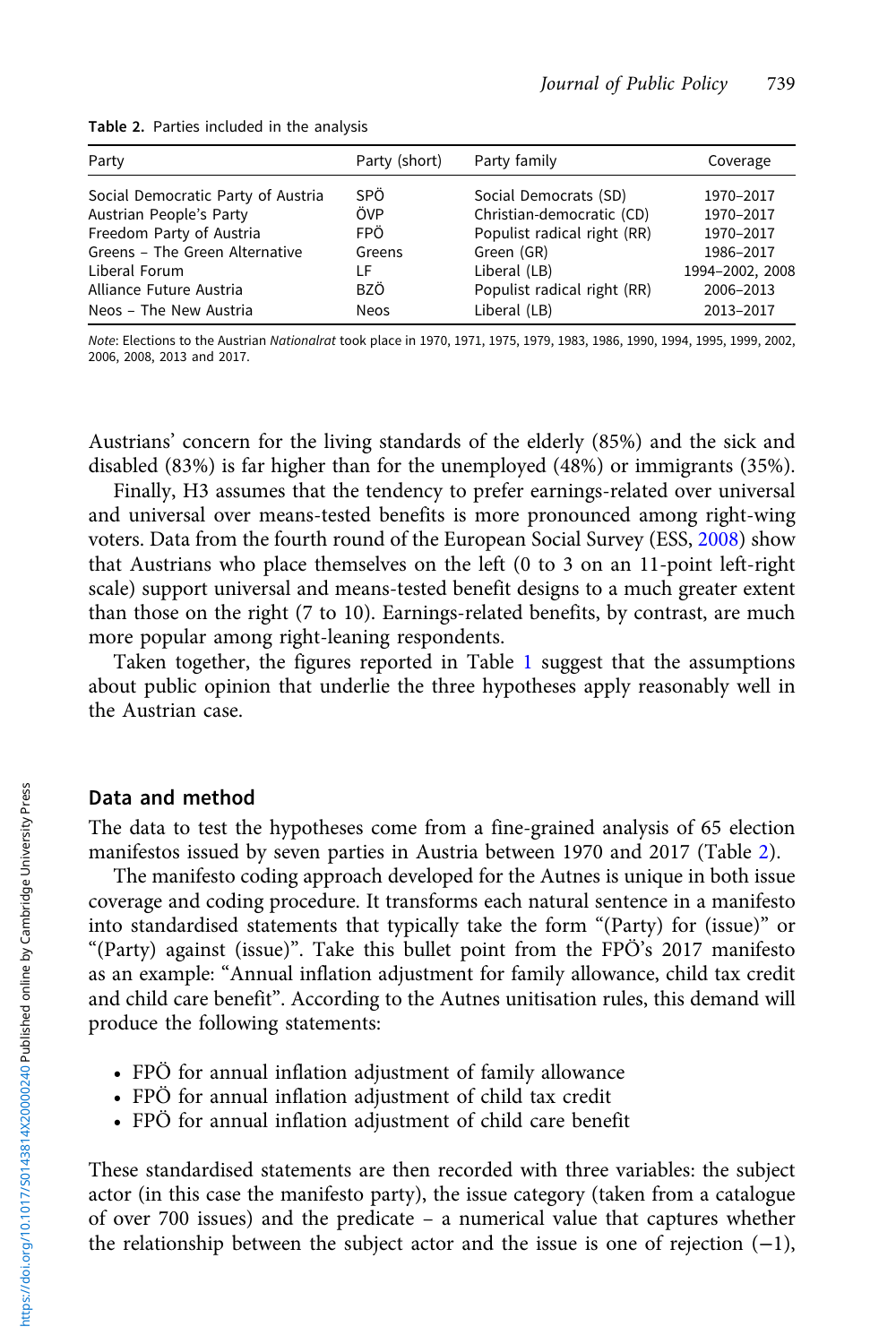| Party         | Relation | Issue                                                      |
|---------------|----------|------------------------------------------------------------|
| 1300000   FPÖ | $+1$     | 11702   Support for families, family allowance             |
| 1300000   FPÖ | $+1$     | 11705   Tax deduction for families with children           |
| 1300000   FPÖ | $+1$     | 11706   Child care benefit, maternity pay, maternity leave |

Table 3. Coding example

support  $(+1)$  or neutral (0). The three statements in our example will, therefore, be coded as shown in Table 3.

These numerical codes thus capture the fact that the FPÖ has made supportive statements regarding the policies that fall under the three-issue categories (both generic support and demands for a benefit increase are recorded with a value of 1). Applied across thousands of natural sentences in dozens of manifestos, this approach produces an extremely detailed account of a party's stated policy positions (for an in-depth description of the coding procedure and reliability tests, see Dolezal et al., [2016](#page-18-0)).

#### The dependent variable

The dependent variable is binary and records for each of the 18,219 statements whether it promotes a proretrenchment position (1) or not (0). The analysis has to be conducted at the statement level, since the three central independent predictors (corresponding to H1, H2 and H3) vary within parties, manifestos and policy areas. Aggregating the data to a higher level is therefore not an option.

Two steps had to be taken to arrive at the dependent variable. First, the "direction" of all 111 social policy issue codes in the data was coded as either expansionary  $(-1)$ , neutral (0) or proretrenchment  $(+1)$  (see appendix for a full list). For example, the issue "health care spending" (issue code: 11304) was categorised as expansionary, because support for this issue signals that a party wants to maintain or increase health care expenditures. By contrast, the issue "patient contributions/fees for outpatient care" (11308) was classified as "proretrenchment", because supporting this position implies shifting health care costs from the public to private individuals. A few issues could not clearly be classified as expansionary or proretrenchment and were therefore coded as neutral, for example, electronic health records (11315) or a uniform pension scheme (11603). In a second step, these directional codes were combined with the relational (predicate) values that signal whether a statement is in support of or in rejection of an issue (as shown in Table 3). All statements that recorded either support for proretrenchment issues or rejection of expansionary issues were classified as proretrenchment and thus coded 1 on the dependent variable. All other statements were coded as 0.

For the purpose of this paper, the data will only include manifesto statements referring to a welfare state category. In the above example, all three of the FPÖ's statements concern social policy, and all three are expansionist. By contrast, were the FPÖ to advocate cuts in family allowances, the abolition of the child tax credit and a lower child care benefit, all three statements would be classified as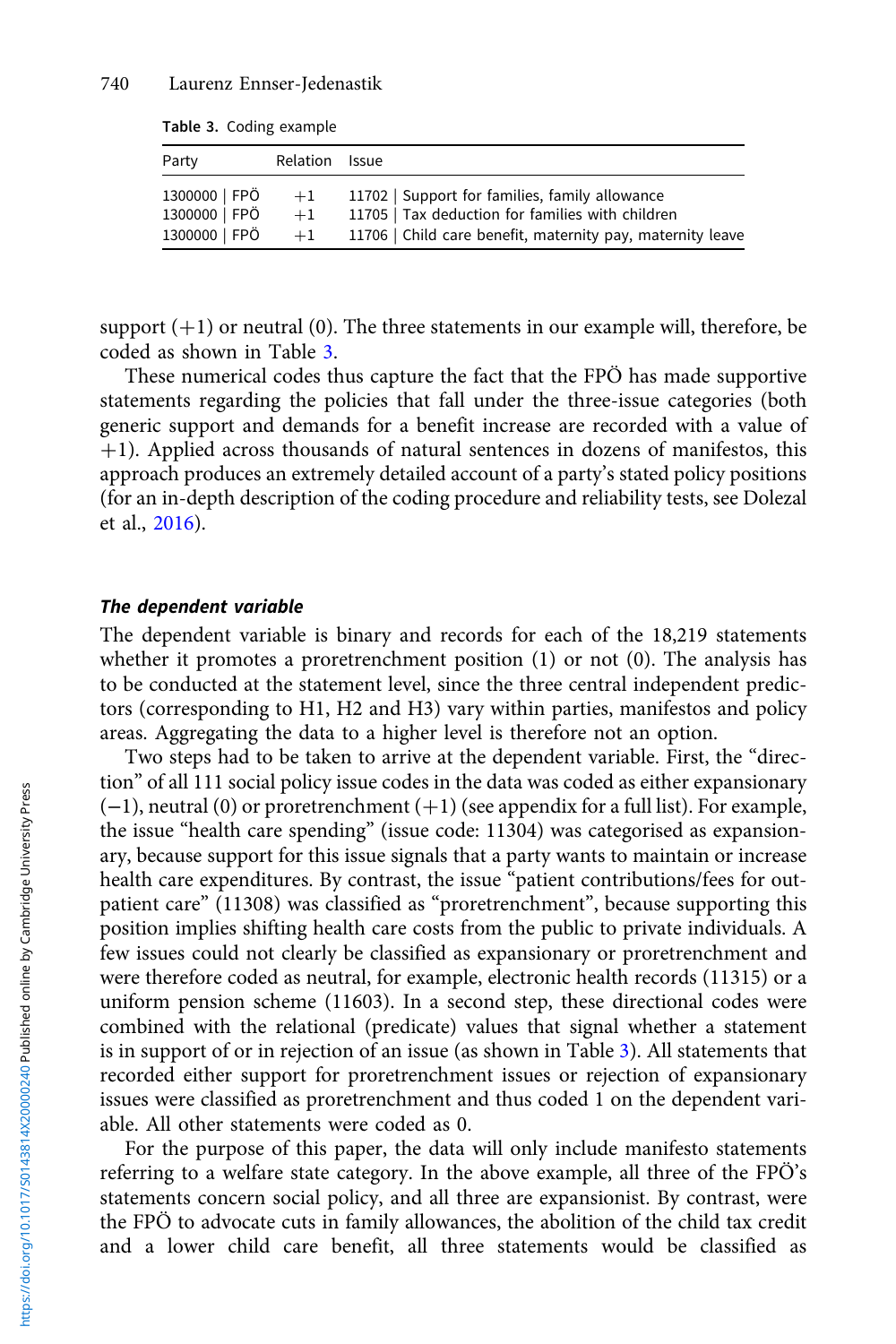proretrenchment. Neutral statements (with a value of 0 in the predicate variable) are never counted as proretrenchment. An alternative specification of the dependent variable with neutral statements reclassified into the proretrenchment category is presented in the appendix. The results are substantively identical to the ones presented below.

#### The independent variables

The three main independent variables for the analysis are the revenue–expenditure distinction, the perceived deservingness of the policy's target group and the degree of redistribution. All are operationalised by classifying the 111 issue categories in the data (Table [A9](https://doi.org/10.1017/S0143814X20000240) in the appendix).

First, all issue codes referring to the financing of the welfare state are coded as "revenue issues", whereas all those pertaining to spending money on cash transfers or in-kind benefits are classified as "expenditure issues". Typical "revenue issues" include social insurance contributions, calls for (or against) tax-financing of certain benefits, but also all forms of cost-sharing (deductibles, co-pays) or financing of benefits and services by private actors (e.g. employer-sponsored pensions or private health insurance). A number of issues that fit neither description well are categorised as "generic" (e.g. working time regulations, collective bargaining or employment protection).

Second, in accordance with the literature (van Oorschot, 2000; [2006\)](#page-20-0), the deservingness variable is coded as "low" for all policies targeting the poor, the unemployed and nonnatives. All other programs are coded as "high" (i.e. those serving the elderly, the sick, the disabled and families). A remainder category (generic) is used for all issue codes that do not imply a specific target group, such as "redistribution", or "reform of chambers".

Third, the redistribution variable records whether social programs are earningsrelated, universal or means-tested. In general, coding was based on the character of the benefits that accrue to the recipient – even if the financing of those benefits follows a different logic. For instance, active labour market policy and health care are both classified as universal, yet they are (at least partly) paid for through earningsrelated contributions. Also, social regulation was generally assumed to be universal in character. As above, a residual category (generic) captures those issues that do not fit into the three other groups (e.g. "trade unions", "social partnership" or "atypical employment").

#### Data overview

Taken together, the 65 manifestos analysed yield no less than 18,219 statements on welfare state issues. Figure [1](#page-11-0) displays the proportion of statements in the party manifestos that address social policy issues. On an average, parties devote very similar levels of attention to the welfare state. The salience of social policy in the average party manifesto (indicated by the dashed horizontal line) is between 13 (Greens) and 16% (BZÖ), with no clear trend emerging over time. Left-wing parties (SPÖ and Greens) devote an average of 14% to welfare state matters – the exact same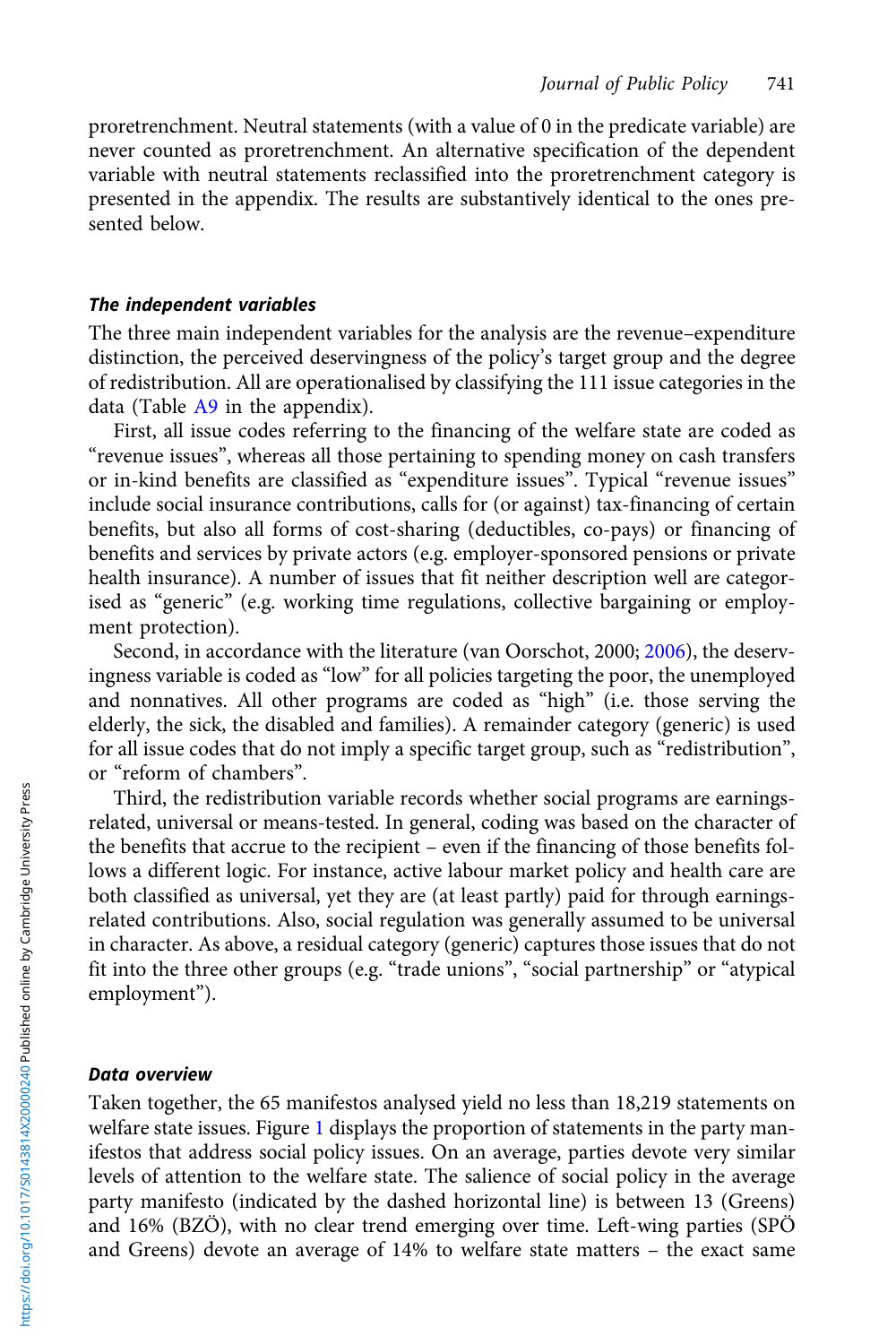<span id="page-11-0"></span>

Figure 1. Salience of social policy in party manifestos.

Note: Calculated as the percentage of statements in each manifesto that addresses social policy issues. Dashed horizontal lines represent means across a party's manifestos. LF merged into Neos in 2014, therefore the two parties are grouped together in one graph.

proportion as the average right-wing party manifesto. At least in the aggregate, there are thus no clear left-right differences in terms of issue attention.

By contrast, there are marked left-right differences in the proportion of proretrenchment statements. The left-wing parties have a consistently low share of proretrenchment statements (Greens and SPÖ), whereas the parties of the right (ÖVP, FPÖ, LF/Neos and BZÖ) display considerable overtime variation and notably higher averages on the dependent variable. More specifically, the average Green manifesto contains 6% proretrenchment statements among its social policy content, and the average SPÖ manifesto scores at 13%. For the right-wing parties, the figures are 31% (ÖVP), 37% (FPÖ), 45% (LF/Neos) and 22% (BZÖ), respectively.

Together, Figures 1 and [2](#page-12-0) make a relevant point. While there clearly is a positional issue conflict (i.e. right-wing parties take more proretrenchment positions than their competitors on the left), this conflict does not result in a lower overall salience of social policy on the right. This implies that right-wing parties do not generally avoid welfare state issues, but that they find ways of talking about the welfare state that fit with their more proretrenchment agenda, while not jeopardising their electoral ambitions. This is exactly where we would expect partisan left-right conflict to be the most intense.

Figure [2](#page-12-0) also suggests that a dichotomous left-right indicator captures a large proportion of the overall partisan differences in the data. Cramér's V for a tabulation of the dependent variable across the seven parties is only marginally higher (0.30) than for a crosstabulation of the dependent variable with a dichotomous classification of parties as left-wing (Greens, SPÖ) or right-wing (ÖVP, FPÖ, LF, Neos and BZÖ) (0.28). Therefore, the analysis will proceed using this dichotomous left-right indicator.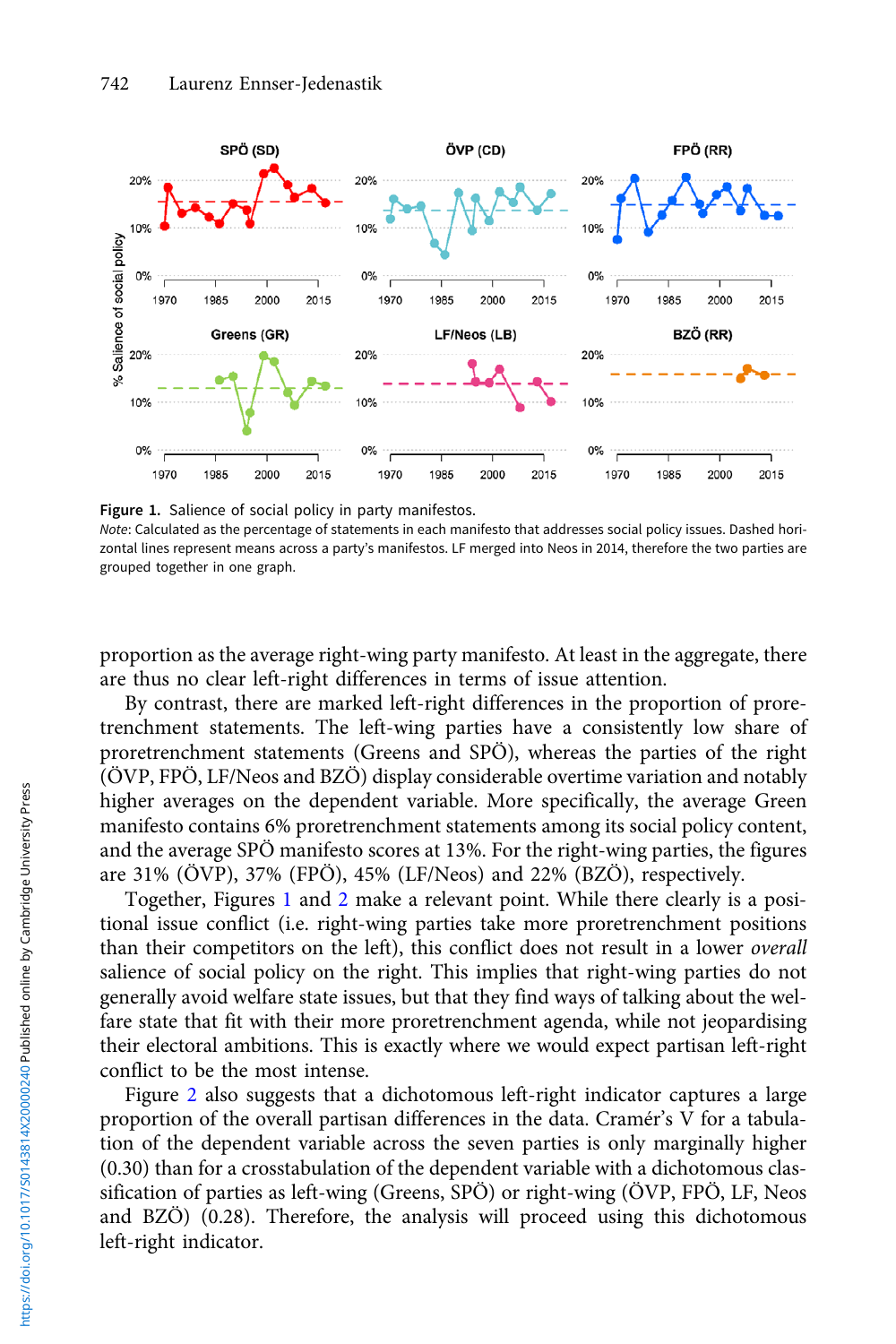<span id="page-12-0"></span>

Figure 2. Share of proretrenchment statements in party manifestos. Note: Calculated as the percentage of social policy statements in each manifesto that advocates for retrenchment. Dashed horizontal lines represent means across a party's manifestos. LF merged into Neos in 2014, therefore the two parties are grouped together in one graph.

# Analysis

A first look at the bivariate relationships between the dependent variable and the three main independent variables is provided in Figure [3](#page-13-0). Proretrenchment positions are always more frequent on the right, yet the gaps between the ideological camps vary quite substantially.

In accordance with H1, revenue-side issues elicit a much larger gap than expenditure-side issues in the proportion of proretrenchment statements between left and right. The left-right difference in revenue is 44 percentage points, whereas it is a mere nine points for expenditure. This pattern is largely due to the fact that hardly any party ever openly advocates directly limiting welfare state services and transfers, whereas demands to cut the welfare state's funding streams are more common. Similarly, the notion that lower perceived deservingness is associated with higher levels of partisan conflict (H2) is supported in the bivariate analysis. Yet, this is not only due to the right-wing parties promoting more retrenchment for these groups but also due to the complete absence of retrenchment proposals on the left. Partisan conflict also varies by redistributive principles, yet not in the way anticipated in H3. Contrary to expectations, the left-right gap is somewhat smaller for universal and means-tested programs than for earnings-related benefits.

These preliminary results should be taken with a grain of salt, though. After all, the three explanatory variables are strongly correlated (Cramér's V scores between 0.32 and 0.45). As an example, consider the fact that many means-tested benefits go to groups viewed as less deserving. Therefore, it must remain for the multivariate analysis to detect whether these bivariate relationships hold after including all covariates at the same time. A crosstabulation of the three variables is reported in the appendix (Table [A2](https://doi.org/10.1017/S0143814X20000240)).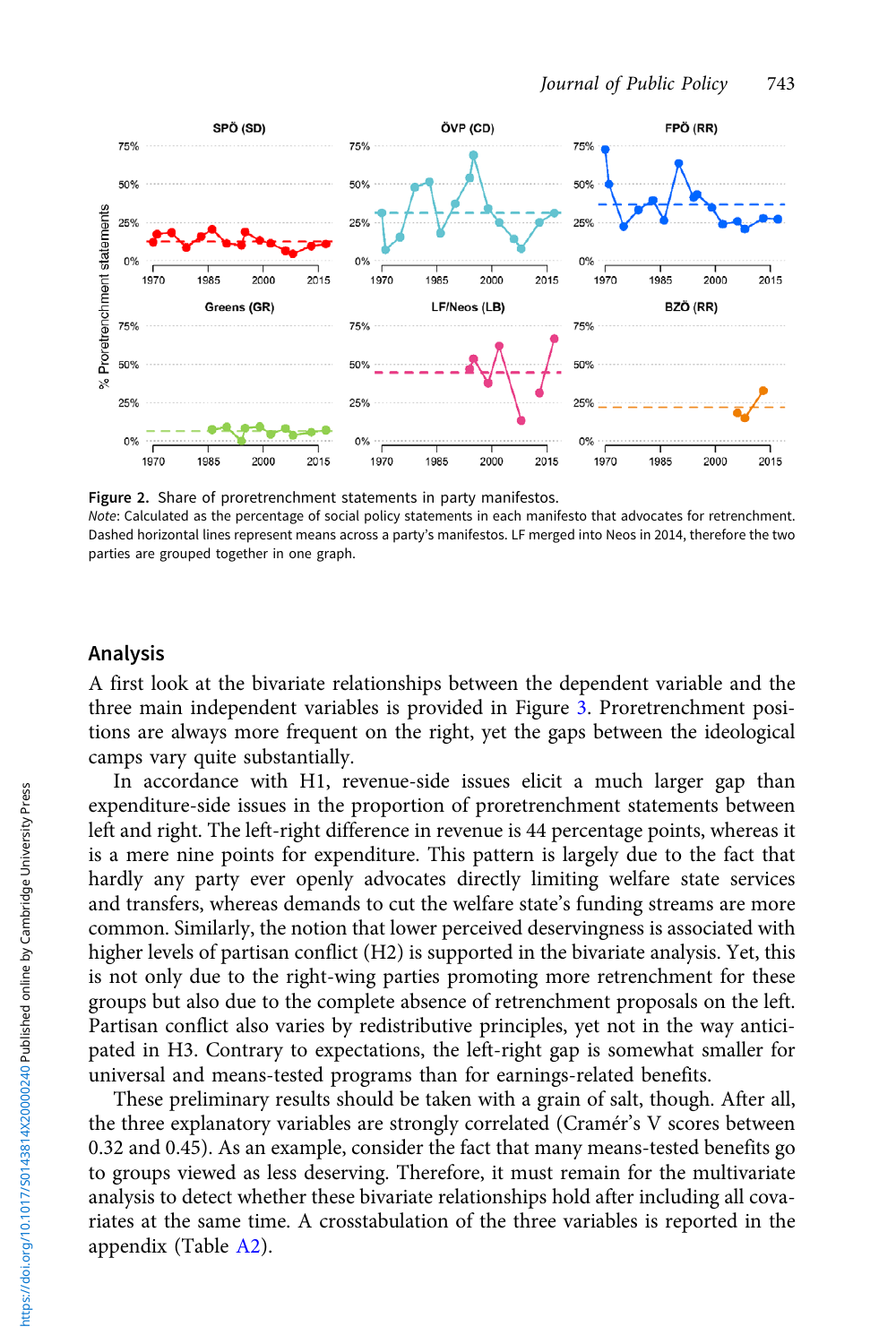<span id="page-13-0"></span>

Figure 3. Proportion of retrenchment statements for left-wing and right-wing parties by revenue/expenditure, deservingness and redistribution.

The multivariate regressions are specified as binary logistic models with random effects at the manifesto level. Since manifestos are clustered within parties (i.e. a party's statements at time t are not independent of its statements at  $t + 1$ ) but also within election years (i.e. a party's statements at time  $t$  are not independent of what other parties say at  $t$ ), the models use two-way clustering, with standard errors clustered on both parties and election years (the implementation follows Gu and Yoo [2019\)](#page-18-0). An alternative specification with one-way-clustered standard errors (on party-decades) yields virtually identical results (see Table [A7](https://doi.org/10.1017/S0143814X20000240) and Figure [A4](https://doi.org/10.1017/S0143814X20000240) in appendix), as do other specifications (e.g. one-way clustering on manifestos, parties or election years).

To test whether the three-issue characteristics outlined in the hypotheses (revenue/expenditure, deservingness and degree of redistribution) affect partisan conflict, these characteristics interact with a dichotomous party indicator  $(0 =$ right-wing party and  $1 = \text{left}$ -wing party). This will tell us whether the propensity of left-wing and right-wing parties to promote retrenchment varies with the three explanatory factors outlined in the hypotheses. For instance, if parties across the ideological spectrum are equally (un)likely to argue for retrenchment of earnings-related benefits, the interaction effect of the left-party dummy and the indicator of earningsrelated policies should be close to zero and statistically insignificant.

In addition, the model includes a number of control variables for which there are theoretical reasons to assume that they are correlated with the dependent and/or the main independent variables. First, the type of benefit (cash transfers, in-kind benefits or social regulation) is closely related to its redistributive design. For example, earnings-related programs typically pay cash benefits (e.g. pensions or unemployment insurance), whereas in-kind benefits are mostly universal (e.g. child care). Second, as previous research has shown that institutional reforms display greater left-right partisan effects than policy reforms (Klitgaard et al., [2015](#page-19-0)), an indicator of institutional reforms is included. Third, the model features a dummy that denotes whether the incumbent government cuts across the left-right divide (i.e. SPÖ-FPÖ and SPÖ-ÖVP coalitions), because such crosscleavage coalitions may attenuate leftright partisan conflict. Finally, decade dummies are included in order to account for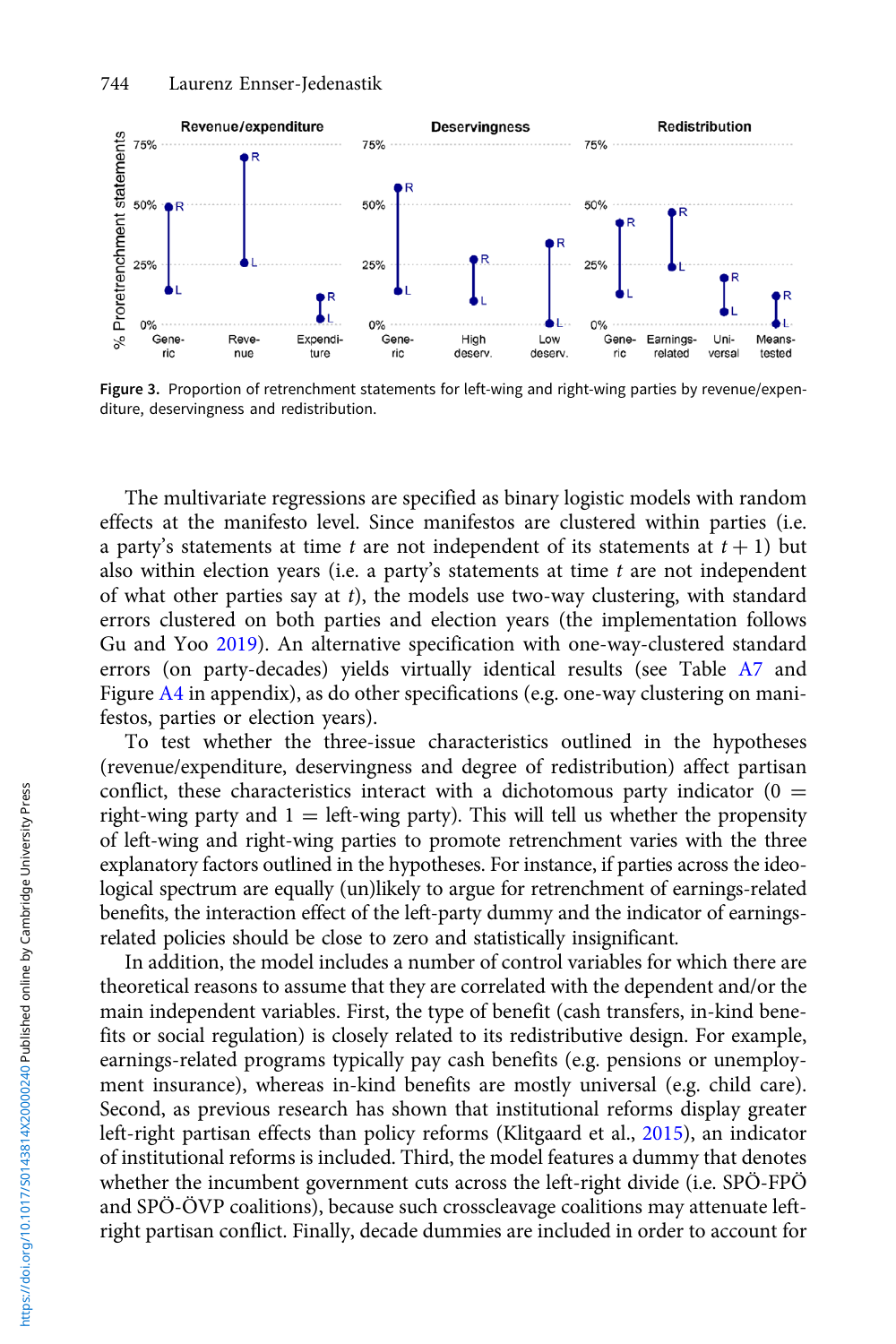

Figure 4. Average marginal effects (AMEs) of left party by (a) revenue/expenditure, (b) deservingness and (c) redistribution.

Note: AMEs with 95% confidence intervals, calculated based on regression model in Table [4](#page-15-0).

the possibility that partisan effects change over time. As with the main theoretical explanatory variables, all of these controls are interacted with the left-party predictor. This is because control variables for interaction effects need to be interacted with the moderating variable in order to properly eliminate confounding effects (Yzerbyt et al., [2004\)](#page-20-0). Descriptive statistics for all variables are reported in the appendix (Table  $A1$ ).<sup>3</sup>

Since interaction terms are difficult to interpret from the regression coefficients directly, the figures further below display the average marginal effects (AMEs) of the left-party indicator for the different moderating variables.

Figure 4 provides us with information to evaluate the three hypotheses outlined in the theoretical section. With regard to H1, the analysis finds a stark difference in the effect of the left-party dummy between revenue-side and expenditure-side issues. Left-wing parties are 47 percentage points less likely than right-wing parties to make proretrenchment statements on revenue-side issues, whereas the gap is only 15 points on expenditure-side issues. With regard to the multiple benefits that welfare states provide, the manifesto rhetoric of right-wing parties is thus much closer to that of the left than on questions of social insurance contributions, tax-financing of social programs or cost-sharing (e.g. through deductibles or fees). In other words, parties diverge much more when discussing how to finance the welfare state than when debating ways to spend the money. The evidence thus corroborates H1.

Similarly, the deservingness hypothesis (H2) is strongly supported by the results. Left-right differences are very large for policies that target the unemployed, the poor or nonnatives. On these issues, the probability of a proretrenchment statement is 46 percentage points lower for left-wing parties than for their right-wing

<sup>&</sup>lt;sup>3</sup>Of course, there are more control variables that could be added, prime among them indicators of macroeconomic performance. After all, partisan conflict may intensify in periods of economic downturn or high inflation. A model controlling for GDP growth, unemployment and inflation is, therefore, included in the appendix (Table [A8\)](https://doi.org/10.1017/S0143814X20000240). The results for the main independent variables remain virtually unchanged.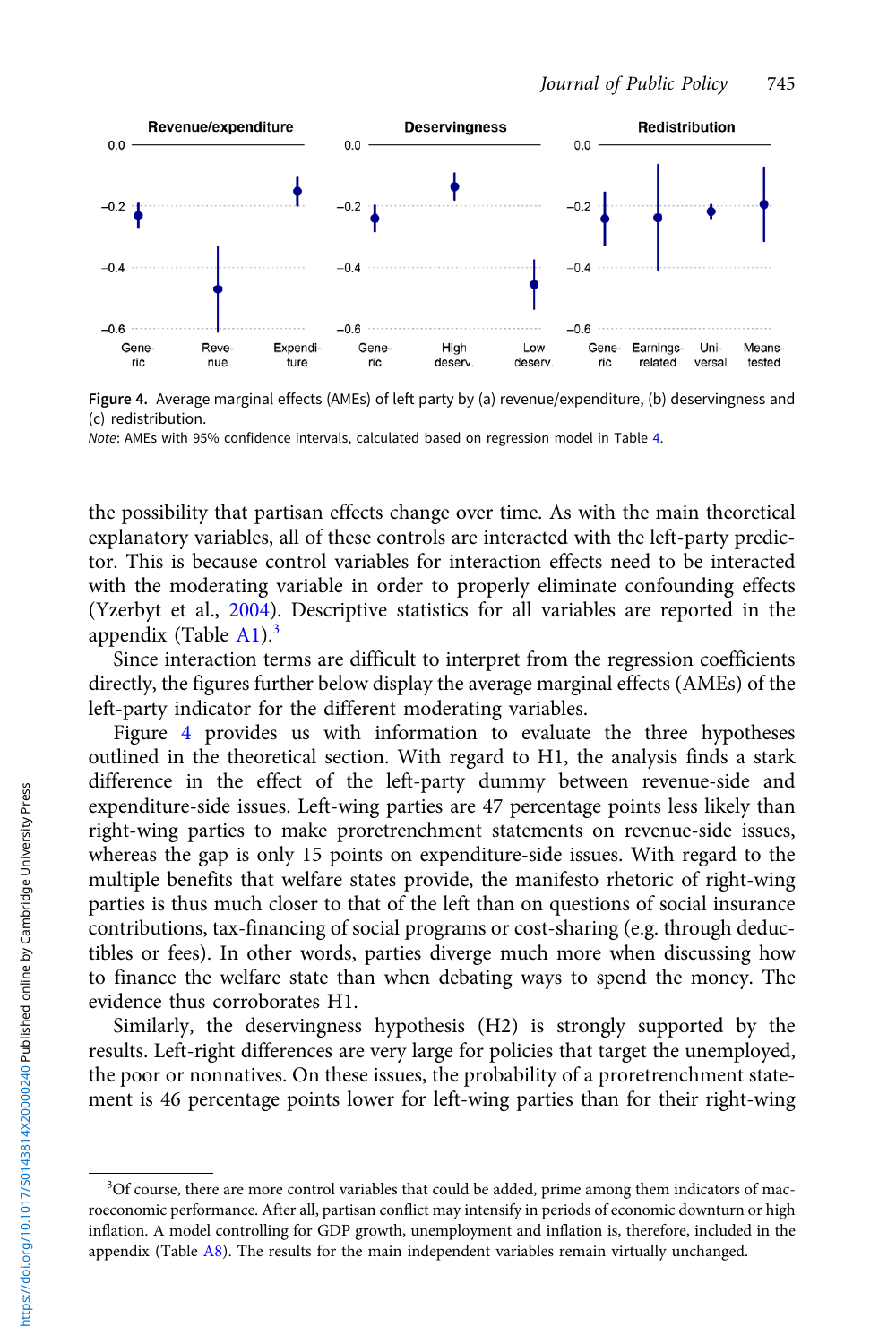#### <span id="page-15-0"></span>746 Laurenz Ennser-Jedenastik

|  |  |  |  |  | Table 4. Binary logistic regression (DV: proretrenchment statement) |  |
|--|--|--|--|--|---------------------------------------------------------------------|--|
|--|--|--|--|--|---------------------------------------------------------------------|--|

|                              | Linear term | Interaction with left party |             |         |
|------------------------------|-------------|-----------------------------|-------------|---------|
| Left party                   | $-1.680**$  | (0.508)                     |             |         |
| Revenue/expenditure (H1)     |             |                             |             |         |
| Generic                      | Reference   |                             |             |         |
| Revenue                      | $1.029***$  | (0.295)                     | $-1.493*$   | (0.450) |
| Expenditure                  | $-1.456***$ | (0.132)                     | $-1.293**$  | (0.285) |
| Perceived deservingness (H2) |             |                             |             |         |
| Generic                      | Reference   |                             |             |         |
| High                         | $0.384*$    | (0.191)                     | 2.208***    | (0.579) |
| Low                          | $1.185***$  | (0.171)                     | $-3.349***$ | (0.682) |
| Redistribution (H3)          |             |                             |             |         |
| Generic                      | Reference   |                             |             |         |
| Earnings-related             | 0.0796      | (0.368)                     | 0.124       | (1.312) |
| Universal                    | $-0.434$    | (0.093)                     | $-0.241$    | (0.577) |
| Means-tested                 | $-1.040**$  | (0.467)                     | $-1.758*$   | (0.860) |
| Benefit design               |             |                             |             |         |
| Generic                      | Reference   |                             |             |         |
| Cash transfers               | $-0.570*$   | (0.233)                     | $-0.412$    | (2.066) |
| In-kind benefits             | $-2.047***$ | (0.119)                     | $-1.582***$ | (0.449) |
| Social regulation            | $-0.511$    | (0.314)                     | $-1.831$    | (0.984) |
| Reform type                  |             |                             |             |         |
| Institutional reform         | $0.517*$    | (0.243)                     | 0.861       | (1.020) |
| Government type              |             |                             |             |         |
| Crosscutting coalition       | $-1.004***$ | (0.325)                     | 0.625       | (0.320) |
| Time                         |             |                             |             |         |
| 1970s                        | Reference   |                             |             |         |
| 1980s                        | 0.664       | (0.505)                     | $-0.260$    | (0.628) |
| 1990s                        | $1.691**$   | (0.498)                     | $-1.461**$  | (0.543) |
| 2000s                        | 0.0357      | (0.311)                     | $-0.613$    | (0.393) |
| 2010s                        | $1.295***$  | (0.469)                     | $-1.310*$   | (0.523) |
| Constant                     | 0.012       | (0.415)                     |             |         |
| Variance of random slopes    | $0.211***$  | (0.075)                     |             |         |
| N (observations)             | 18,219      |                             |             |         |
| N (manifestos)               | 65          |                             |             |         |
| Log likelihood               | $-6344.7$   |                             |             |         |

Note: Figures are unstandardised coefficients and two-way-clustered standard errors (on parties and election years) from binary logistic regression with random effects at the manifesto level,  $\text{*p} < 0.05$ ,  $\text{*p} < 0.01$ ,  $\text{***p} < 0.001$ .

competitors. Yet the left-right gap shrinks to a mere 14 points for welfare programs catering to the elderly, the sick, the disabled and families. Partisan conflict is therefore considerably less intense on issues that relate to groups generally viewed as more deserving. As for H1, party competition adapts to electoral pressures and produces much greater crossparty consensus on more popular policies.

By contrast, H3 finds no support in the data. The marginal effects of left party for earnings-related, universal and means-tested programs are very similar in size (between −24 and −19 percentage points). No matter whether parties talk about earnings-related, universal or means-tested programs, left-wing parties are similarly less likely to argue for retrenchment. The differences that appeared in the bivariate comparison (Figure [3\)](#page-13-0) disappear once other covariates are introduced in a multivariate model. For instance, means-tested benefits may elicit greater partisan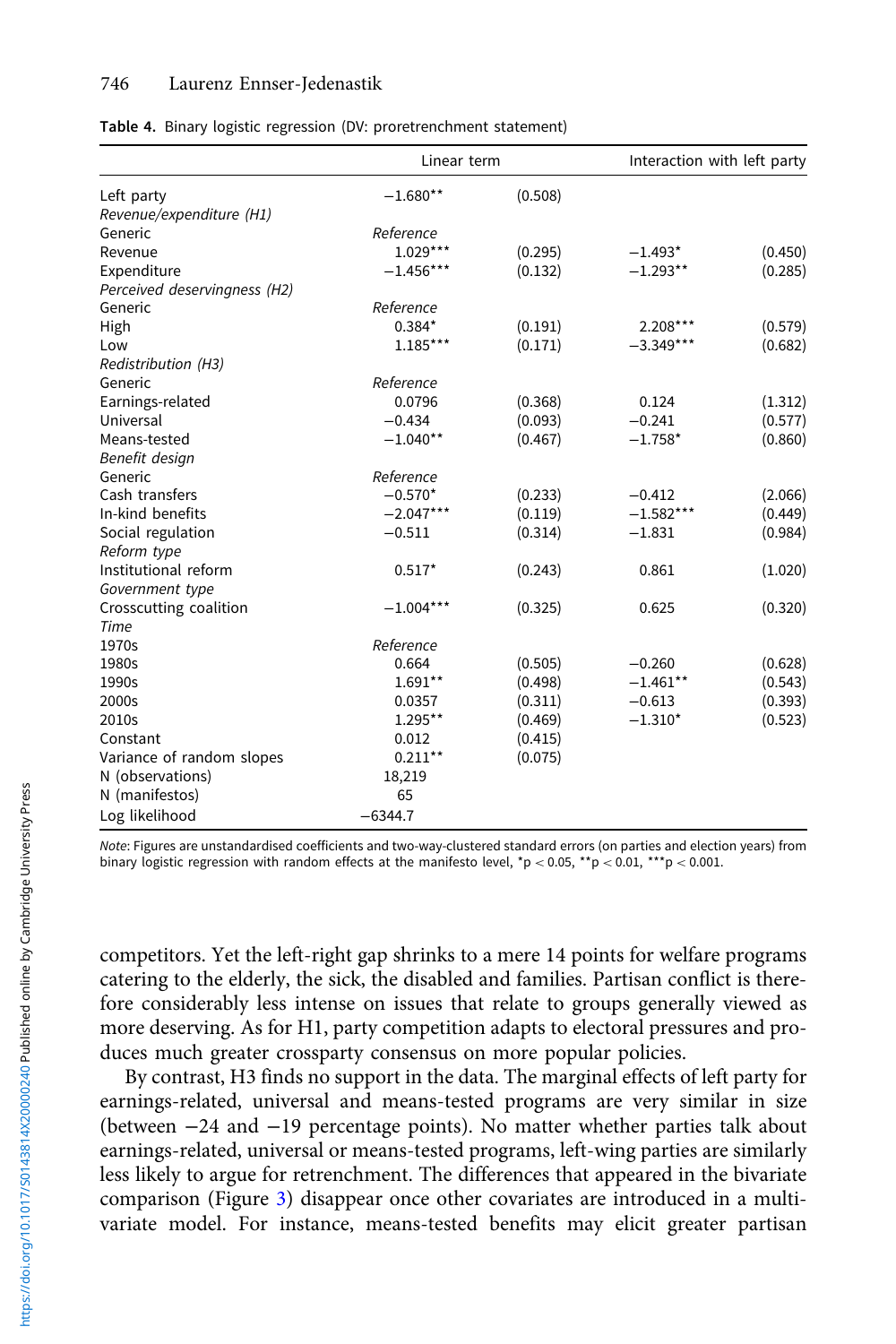conflict not because of their redistributive nature but because their recipients may be viewed as less deserving (Muñoz and Pardos-Prado, [2019](#page-19-0)).<sup>4</sup>

To be sure, the findings in support of H1 and H2 may not be the most counterintuitive results. They are nevertheless important – not least because the effect sizes are substantial. The AMEs for revenue-side policies and low-deservingness issues are about three times the size of the AMEs for expenditure-side policies and high-deservingness issues. These factors are, therefore, not just minor conditionalities on left-right partisan conflict – they strongly structure the public communication of political parties on welfare state issues.

## Discussion and conclusion

The dynamics of partisan conflict have shaped modern welfare states like few other forces. Yet, the comparative social policy literature often assumes (implicitly) that partisan conflict is similar across different domains of the welfare state. This paper uses fine-grained data on social policy statements in Austrian party manifestos to demonstrate that there is large and systematic variation in left-right conflict over the welfare state.

First, the analysis finds that partisan conflict is structured by the revenue– expenditure distinction. Revenue-side policies attract much greater levels of partisan conflict than those concerned with expenditures (i.e. social services and transfers). Second, parties of the left and right often are in agreement over policies targeted at groups that are viewed as highly deserving. By contrast, policies that primarily affect groups with lower perceived deservingness (the poor, the unemployed and nonnatives) produce much greater partisan differences. These results are in line with recent studies showing that parties tailor their appeals to specific social groups (Ennser-Jedenastik, [2016](#page-18-0); Thau, [2019](#page-20-0)). Third, no differences were found for policies with different distributive logics. The levels of partisan conflict uncovered in the analysis were similar for earnings-related, universal and means-tested programs.

On balance, these findings support the premise that electoral considerations strongly influence public debates on social policy. As the core institutions of the welfare state retain their popularity even in the face of mounting financial pressure, parties strategically choose their battles. Proretrenchment arguments are thus much more visible in those areas where cuts are palatable to the median voter.

To be sure, the analysis in this paper is limited in that it covers only one country with one specific set of political and social policy institutions. The degree to which we can generalise to other countries is thus likely a function of their similarity to the Austrian case. However, many features of the Austrian case are, in fact, present in other West European democracies, especially those with multiparty systems, strong corporatist traditions and a Bismarckian welfare state.

With those caveats in mind, there are at least two important implications from this study. First, the results suggest that, in the public debate, there is a danger of

<sup>&</sup>lt;sup>4</sup>I refrain from discussing the effects of the control variables. Control variables serve the purpose of closing all relevant back-door paths between the dependent variable and the key predictors of interest (Pearl, [2009\)](#page-19-0). As such, they may include the effects of other (correlated) confounders, and should therefore not be interpreted (Cinelli and Hazlett, [2020](#page-18-0)).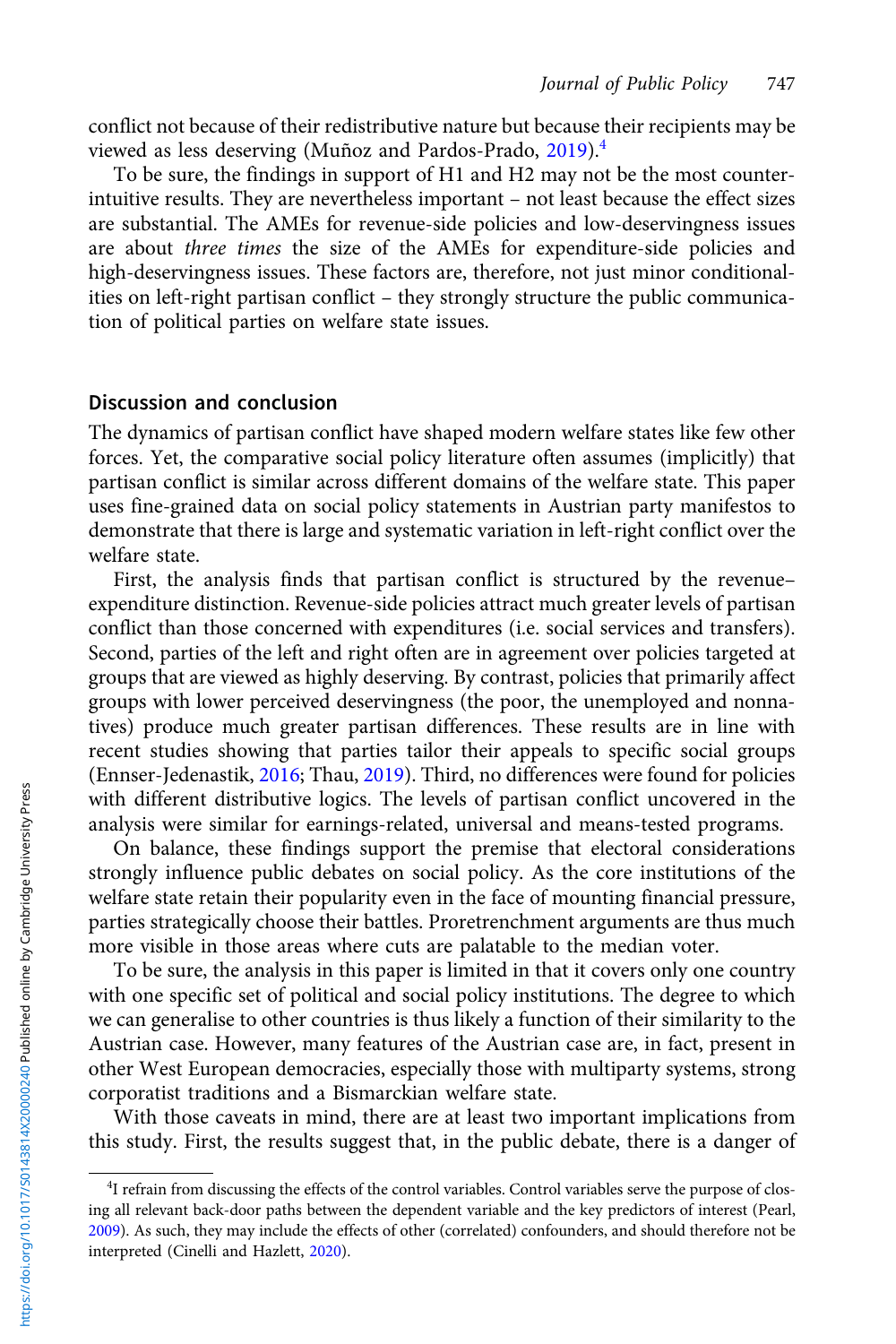<span id="page-17-0"></span>misalignment between the areas of social policy that are most contentious and those that produce the largest financial burden for most advanced economies. Expenditures for pensions, family benefits, health and social care constitute the bulk of social spending in all Organisation for Economic Co-operation and Development (OECD) countries, yet partisan disagreement is focussed mostly on other areas (which is, of course, part of the reason that spending in these domains is high). This tendency may even exacerbate as the increased salience of immigration in Europe pushes welfare chauvinist appeals to the top of the agenda. For example, in its public communication, the Austrian government in office between 2017 and 2019 (a coalition of ÖVP and FPÖ) put great emphasis on cutbacks to family benefits and social assistance for immigrants, even though these reforms would make only the slightest dent in overall social spending.<sup>5</sup> The public attention devoted to an issue thus often corresponds weakly with its real-world significance.

The second implication is that the political debate over the welfare state tends to neglect the budget constraint that is inherent in social policymaking. While governments have to strike a balance between revenue and expenditure, the analysis shows partisan conflict to be much more intense when it comes to issues of financing the welfare state. This produces a disconnect between commitments to expand or maintain benefit levels and promises to cut taxes and contributions. In the Austrian case, parties regularly promise to finance large tax cuts by finding efficiencies "in the system", implementing "administrative reforms" and merging social insurance organisations (a reform that is, in fact, likely to add costs in the short term). While electorally beneficial, this strategy makes it difficult for voters to consider the real trade-offs of taxing and spending that constrain policymaking in the welfare state.

Data Availability Statement. Replication materials are available in the Journal of Public Policy Dataverse at <https://doi.org/10.7910/DVN/QX9MPS>.

Supplementary material. To view supplementary material for this article, please visit [https://doi.org/10.](https://doi.org/10.1017/S0143814X20000240) [1017/S0143814X20000240](https://doi.org/10.1017/S0143814X20000240)

## References

- Afonso A and Papadopoulos Y (2015) How the Populist Radical Right Transformed Swiss Welfare Politics: From Compromises to Polarization. Swiss Political Science Review 21: 617–635.
- Aichholzer J, Kritzinger S, Wagner M and Zeglovits E (2014) How has Radical Right Support Transformed Established Political Conflicts? The Case of Austria. West European Politics 37: 113–137.
- Armingeon K and Giger N (2008) Conditional Punishment: A Comparative Analysis of the Electoral Consequences of Welfare State Retrenchment in OECD Nations, 1980–2003. West European Politics 31: 558–580.
- Bandau F and Ahrens L (2020) The Impact of Partisanship in the Era of Retrenchment: Insights from Quantitative Welfare State Research. Journal of European Social Policy 30: 34–47.
- Bonoli G (2000) The Politics of Pension Reform: Institutions and Policy Change in Western Europe. Cambridge: Cambridge University Press.

<sup>&</sup>lt;sup>5</sup>In addition, such reforms often do not survive scrutiny in the courts. The social assistance cuts for nonnatives passed in 2018 were annulled by the Austrian Constitutional Court in late 2019. Similarly, the costof-living indexation of family benefits for children living abroad may be nullified by the European Court of Justice (the case was still pending at the time of submission).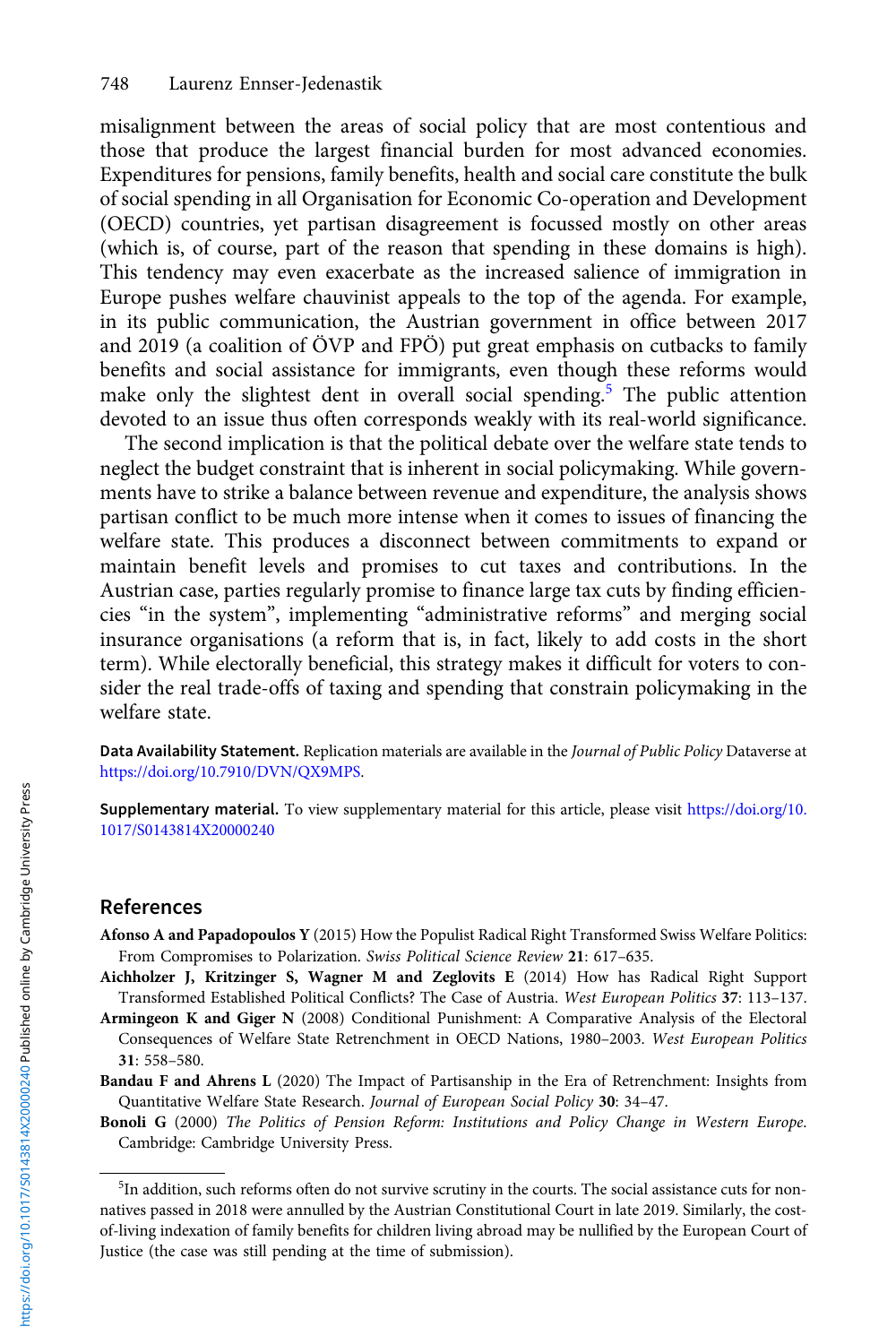- <span id="page-18-0"></span>Budge I (2015) Issue Emphases, Saliency Theory and Issue Ownership: A Historical and Conceptual Analysis. West European Politics 38: 761–777.
- Budge I and Farlie D (1983a) Explaining and Predicting Elections. Issue Effects and Party Strategies in Twenty-Three Democracies. London: George Allen & Unwin.
- Budge I and Farlie D (1983b) Party competition selective emphasis or direct confrontation? An alternative view with data. In: Daalder H and Mair P (eds.), Western European Party Systems. Continuity & Change. London: Sage, 267–305.
- Budge I, Klingemann H-D, Volkens A, Bara J and Tanenbaum E (2001) Mapping Policy Preferences. Estimates for Parties, Electors, and Governments 1945-1998. Oxford: Oxford University Press.
- Careja R, Elmelund-Præstekær C, Baggesen Klitgaard M and Larsen EG (2016) Direct and Indirect Welfare Chauvinism as Party Strategies: An Analysis of the Danish People's Party. Scandinavian Political Studies 39: 435–457.
- Cavaillé C and Trump K-S (2015) The Two Facets of Social Policy Preferences. The Journal of Politics 77: 146–160.
- Cinelli C and Hazlett C (2020) Making Sense of Sensitivity: Extending Omitted Variable Bias. Journal of the Royal Statistical Society: Series B (Statistical Methodology) 82: 39–67.
- Clasen J and van Oorschot W (2002) Changing Principles in European Social Security. European Journal of Social Security 4: 89–115.
- Deutsch M (1975) Equity, Equality, and Need: What Determines Which Value Will be Used as the Basis of Distributive Justice? Journal of Social Issues 31: 137–149.
- Dolezal M, Ennser-Jedenastik L, Müller WC and Winkler AK (2014) How Parties Compete for Votes: A Test of Saliency Theory. European Journal of Political Research 53: 57–76.
- Dolezal M, Ennser-Jedenastik L, Müller WC and Winkler AK (2016) Analyzing Manifestos in their Electoral Context: A New Approach Applied to Austria, 2002-2008. Political Science Research and Methods 4: 641–650.
- Ennser-Jedenastik L (2016) A Welfare State for Whom? A Group-based Account of the Austrian Freedom Party's Social Policy Profile. Swiss Political Science Review 22: 409–427.
- Ennser-Jedenastik L (2018) Welfare Chauvinism in Populist Radical Right Platforms: The Role of Redistributive Justice Principles. Social Policy & Administration 52: 293-314.
- Ennser-Jedenastik L (2020) The FPÖ's Welfare Chauvinism. Österreichische Zeitschrift für Politikwissenschaft 49: 1–13.
- Esping-Andersen G (1990) The three Worlds of Welfare Capitalism. Princeton, NJ: Princeton University Press.
- ESS. (2008) European Social Survey Round 4 Data (2008). Data file edition 4.5. In: NSD Norwegian Centre for Research Data N (ed).
- EVS. (2020) European Values Study 2017: Integrated Dataset (EVS 2017). GESIS Data Archive, Cologne.
- Giger N and Nelson M (2011) The Electoral Consequences of Welfare State Retrenchment: Blame Avoidance or Credit Claiming in the Era of Permanent Austerity? European Journal of Political Research 50: 1–23.
- Gilens M (1996) "Race Coding" and White Opposition to Welfare. American Political Science Review 90: 593–604.
- Gilens M (2009) Why Americans hate welfare: Race, media, and the politics of antipoverty policy. Chicago: University of Chicago Press.
- Gu A and Yoo H Il (2019) vcemway: A one-stop solution for robust inference with multiway clustering. The Stata Journal 19(4): 900–912.
- Helms L, Jenny M and Willumsen DM (2019) Alpine Troubles: Trajectories of De-Consociationalisation in Austria and Switzerland Compared. Swiss Political Science Review 25: 381–407.
- Hering M (2008) Welfare State Restructuring without Grand Coalitions: The Role of Informal Cooperation in Blame Avoidance. German Politics 17: 165–183.
- Hjorth F (2016) Who Benefits? Welfare Chauvinism and National Stereotypes. European Union Politics 17: 3–24.
- Huber E, Ragin C and Stephens JD (1993) Social Democracy, Christian Democracy, Constitutional Structure, and the Welfare State. American Journal of Sociology 99: 711–749.
- Huber E and Stephens JD (2001) Development and Crisis of the Welfare State: Parties and Policies in Global Markets. Chicago, IL: University of Chicago Press.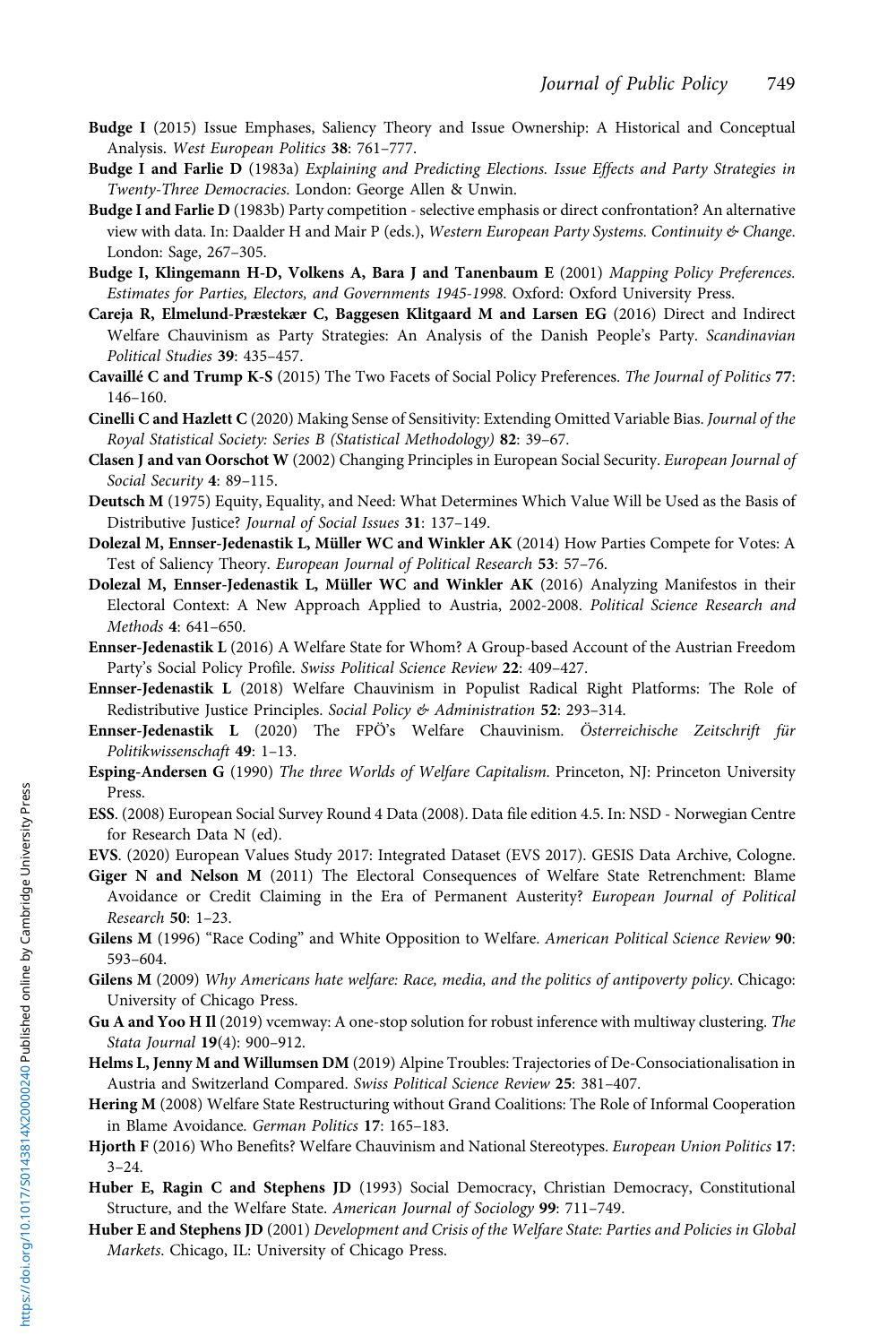- <span id="page-19-0"></span>Jensen C (2012) Labour Market-Versus Life Course-Related Social Policies: Understanding Cross-Programme Differences. Journal of European Public Policy 19: 275–291.
- Jensen C, Arndt C, Lee S and Wenzelburger G (2018) Policy Instruments and Welfare State Reform. Journal of European Social Policy 28: 161–176.
- Jensen C and Petersen MB (2017) The Deservingness Heuristic and the Politics of Health Care. American Journal of Political Science 61: 68–83.
- Kalyvas SN and van Kersbergen K (2010) Christian Democracy. Annual Review of Political Science 13: 183–209.
- Katzenstein PJ (1987) Corporatism and Change: Austria, Switzerland, and the Politics of Industry. Ithaca, NY: Cornell University Press.
- Kittel B (2000) Deaustrification? The Policy-Area-Specific Evolution of Austrian Social Partnership. West European Politics 23: 108–129.
- Klitgaard MB, Schumacher G and Soentken M (2015) The Partisan Politics of Institutional Welfare State Reform. Journal of European Public Policy 22: 948–966.
- Korpi W (1983) The democratic class struggle. London: Routledge.
- Korpi W and Palme J (1998) The Paradox of Redistribution and Strategies of Equality: Welfare State Institutions, Inequality, and Poverty in the Western Countries. American Sociological Review 63: 661–687.
- Kritzinger S, Thomas K, Glantschnigg C, Aichholzer J, Glinitzer K, Johann D, Wagner M and Zeglovits E (2016) AUTNES Comparative Study of Electoral Systems Post-Election Survey 2013. GESIS Data Archive, Cologne.
- Kritzinger S, Zeglovits E, Aichholzer J, Glantschnigg C, Glinitzer K, Johann D, Thomas K and Wagner M (2020) AUTNES Pre- and Post Panel Study 2013 (SUF edition). Vienna: AUSSDA.
- Laenen T (2018) Do institutions Matter? The Interplay between Income Benefit Design, Popular Perceptions, and the Social Legitimacy of Targeted Welfare. Journal of European Social Policy 28: 4–17.
- Larsen CA (2008) The Institutional Logic of Welfare Attitudes: How Welfare Regimes Influence Public Support. Comparative political studies 41: 145–168.
- Müller WC and Strøm K (1999) Policy, Office, or Votes? How Political Parties in Western Democracies Make Hard Decisions. Cambridge: Cambridge University Press.
- Muñoz J and Pardos-Prado S (2019) Immigration and Support for Social Policy: An Experimental Comparison of Universal and Means-Tested Programs. Political Science Research and Methods 7: 717–735.
- Obinger H and Tálos E (2010) Janus-faced developments in a prototypical Bismarckian welfare state: Welfare reforms in Austria since the 1970s. In: Palier B (ed.), A Long Goodbye to Bismarck? The Politics of Welfare Reform in Continental Europe. Amsterdam: Amsterdam University Press, 101–128. OECD. (2018) Taxing Wages 2018. Paris: OECD Publishing.
- Otjes S (2019) What Is left of the Radical Right? The Economic Agenda of the Dutch Freedom Party 2006-2017. Politics of the Low Countries 1: 81–102.
- Pearl J (2009) Causality. Cambridge: Cambridge University Press.
- Pernicka S and Hefler G (2015) Austrian Corporatism Erosion or Resilience? Österreichische Zeitschrift für Politikwissenschaft 44: 40–56.
- Petersen MB, Slothuus R, Stubager R and Togeby L (2011) Deservingness versus Values in Public Opinion on Welfare: The Automaticity of the Deservingness Heuristic. European Journal of Political Research 50: 24–52.
- Pierson P (1996) The New Politics of the Welfare State. World Politics 48: 143-179.
- Pierson P (2001) The New Politics of the Welfare State. Oxford: Oxford University Press.
- Rathgeb P (forthcoming) Makers against takers: the socio-economic ideology and policy of the Austrian Freedom Party. West European Politics.
- Reeskens T and van Oorschot W (2012) Disentangling the 'New Liberal Dilemma': On the Relation between General Welfare Redistribution Preferences and Welfare Chauvinism. International Journal of Comparative Sociology 53: 120–139.
- Reeskens T and van Oorschot W (2013) Equity, Equality, or Need? A Study of Popular Preferences for Welfare Redistribution Principles Across 24 European Countries. Journal of European Public Policy 20: 1174–1195.
- Robertson DB (1976) A Theory of Party Competition. London: John Wiley & Sons.